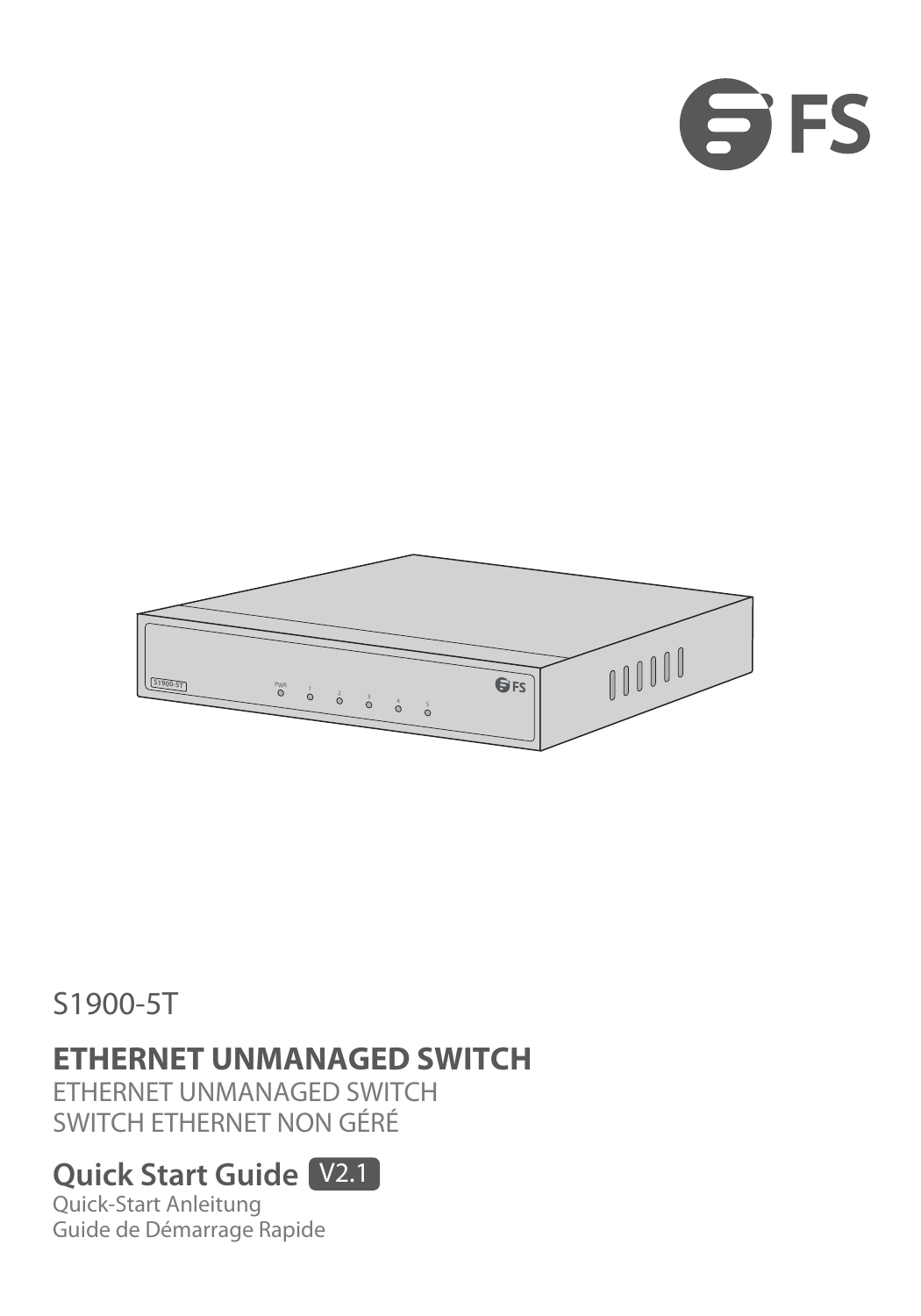# **Introduction**

Thank you for choosing S1900-5T switch. This guide is designed to familiarize you with the layout of the switch and describes how to deploy the switch in your network.

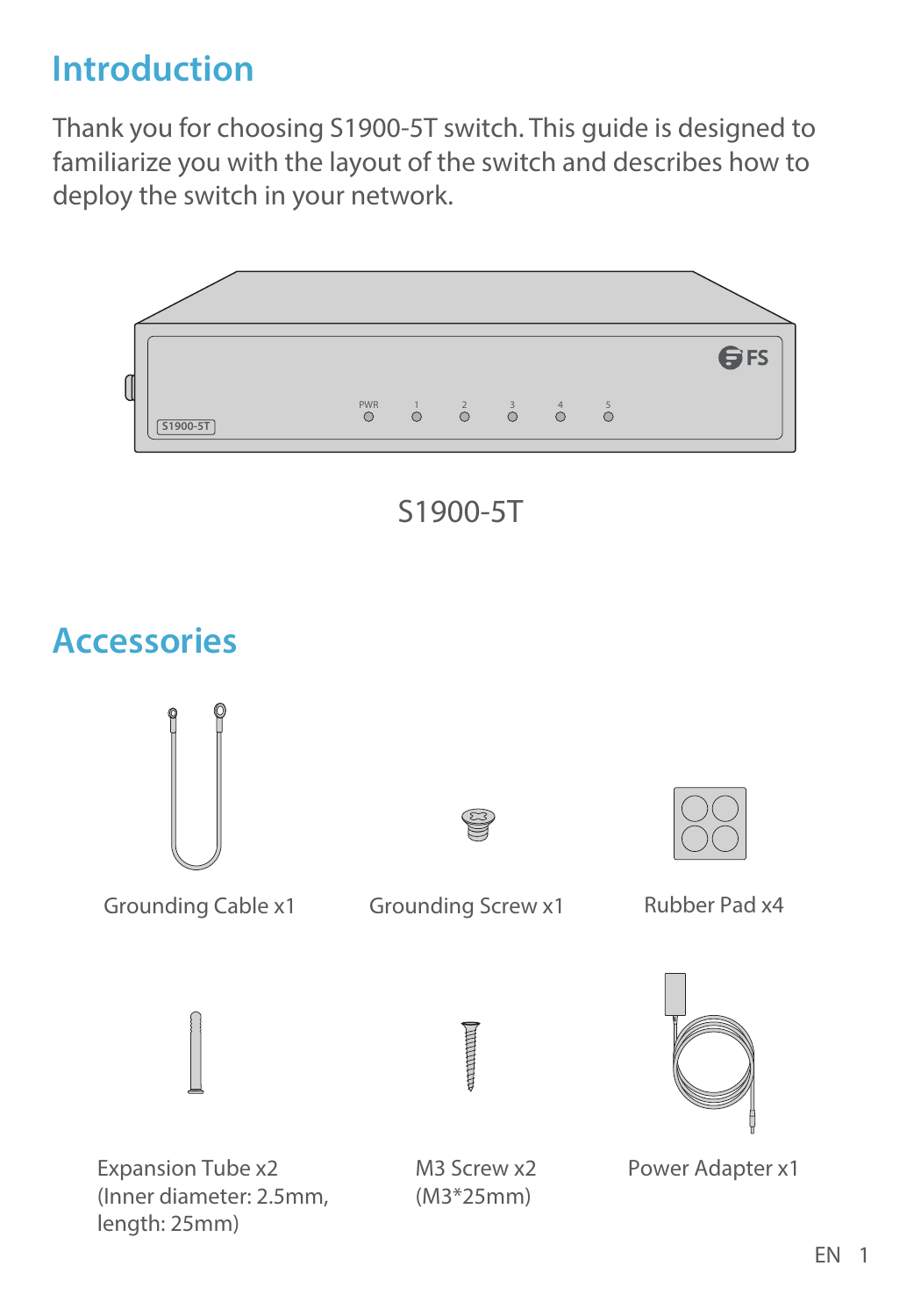# **Hardware Overview**

### **Front Panel LEDs**



| LED <sub>s</sub> | <b>Status</b>         | <b>Description</b>                                                        |
|------------------|-----------------------|---------------------------------------------------------------------------|
| <b>PWR</b>       | Green                 | Switch is powered on.                                                     |
|                  | Off                   | Power supply is absent or abnormal.                                       |
|                  | Green                 | 10/100/1000BASE-T port is linked.                                         |
| RJ45             | <b>Blinking Green</b> | The RJ45 port is transmitting or receiving packets<br>at 10/100/1000Mbps. |
|                  | Off                   | Port is not linked.                                                       |

### **Back Panel Ports**

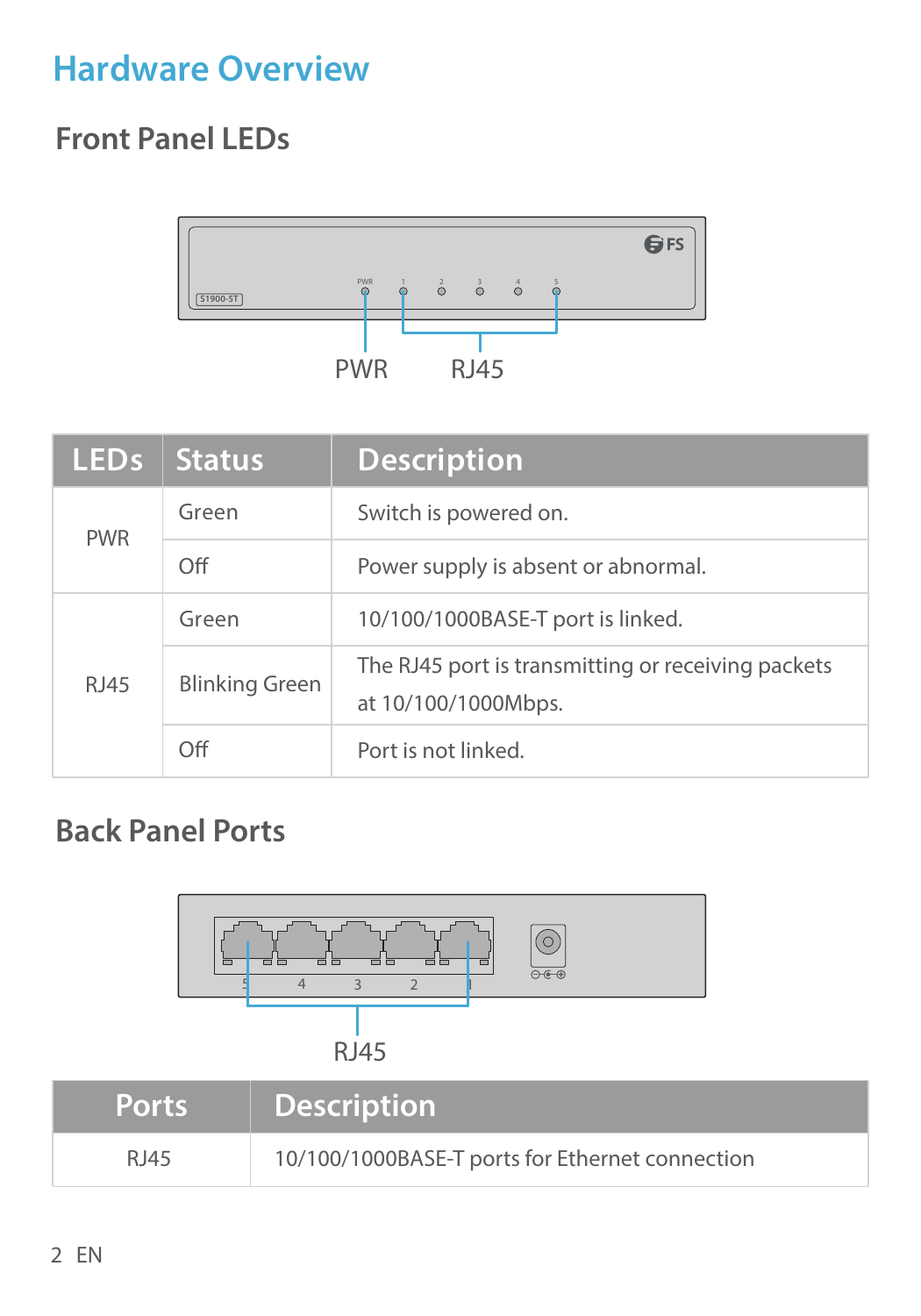### **Back Panel**



Power Supply

### **Installation Requirements**

**Before you begin the installation, make sure that you have the following:**

Desktop mounting: ESD bracelet (or ESD gloves) Wall mounting: ESD bracelet (or ESD gloves), ladder, marker hammer drill, rubber hammer, screwdriver

#### **Site Environment:**

- Do not operate it in an area that exceeds an ambient temperature of 40°C.
- The installation site must be well ventilated. Ensure that there is adequate air flow around the switch.
- Be sure that the switch is level and stable to avoid any hazardous conditions.
- Do not install the equipment in a dusty environment.
- The installation site must be free from leaking or dripping water, heavy dew, and humidity.
- Ensure wall and working platforms are well earthed.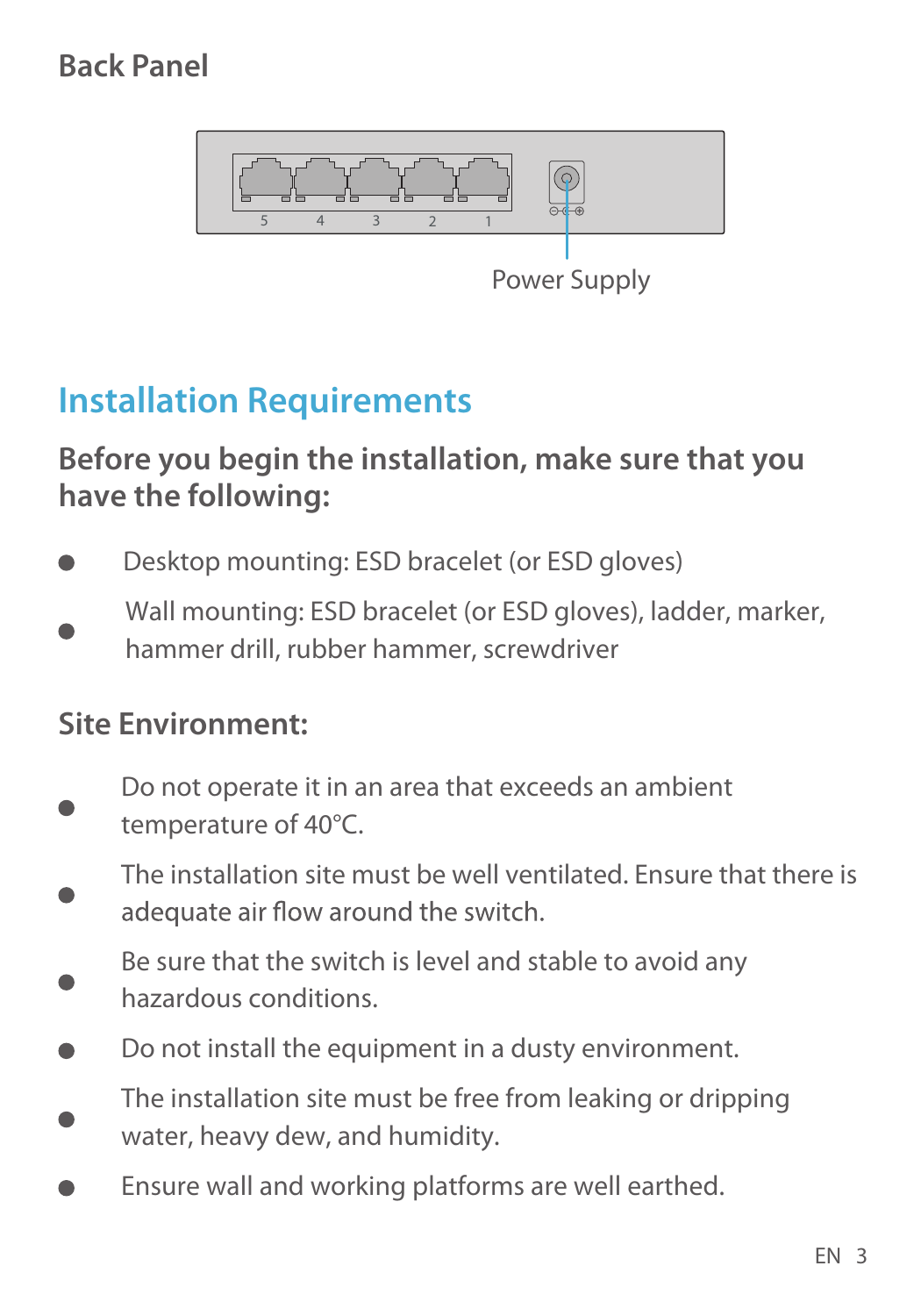# **Mounting the Switch**

### **Desk Mounting**



- 1. Attach four rubber pads to the bottom.
- 2. Place the chassis on a desk.

### **Wall Mounting**



1. Drill two suitable holes, press two expansion tubes into the two holes respectively. 4 EN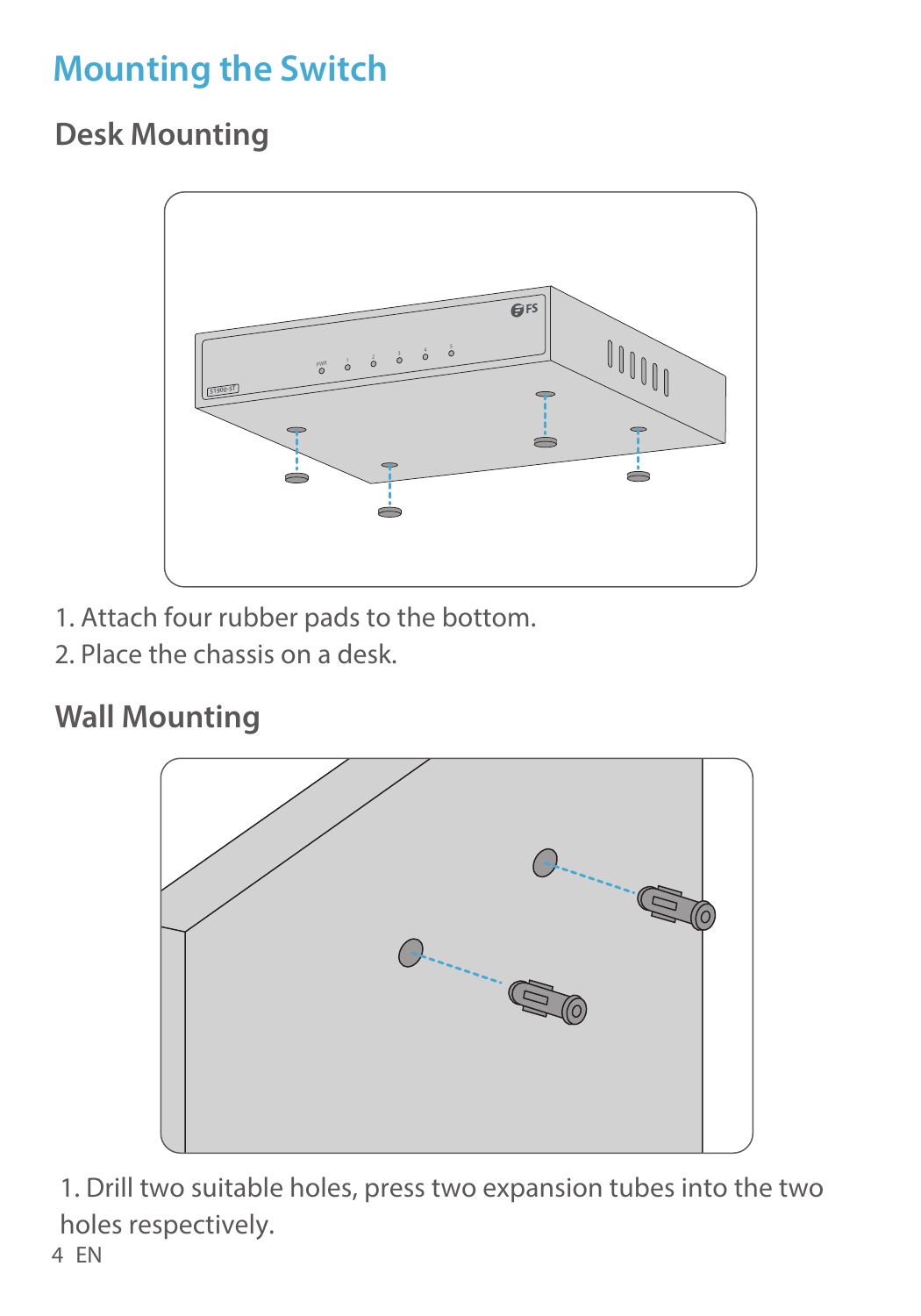

2. Insert the screw into the expansion tube respectively.



3. Hang the switch on the two screws.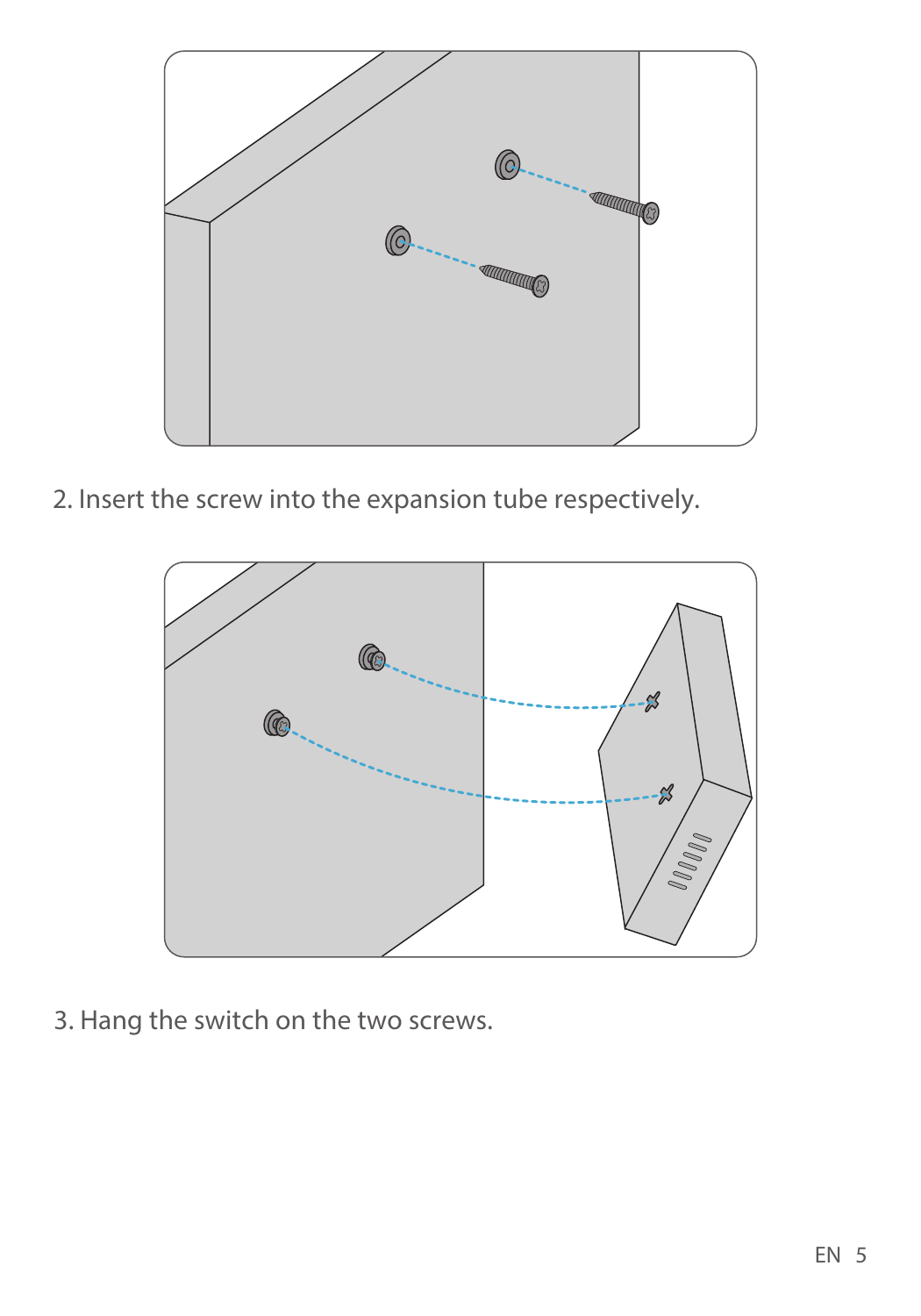

4. Installation is completed.

### **Grounding the Switch**



1. Connect one end of the grounding cable to a proper earth ground, such as the wall in which the switch is mounted.

2. Secure the grounding lug to the grounding point on the left side of the switch with the washer and screws.



**CAUTION:** The earth connection must not be removed unless all supply connections have been disconnected.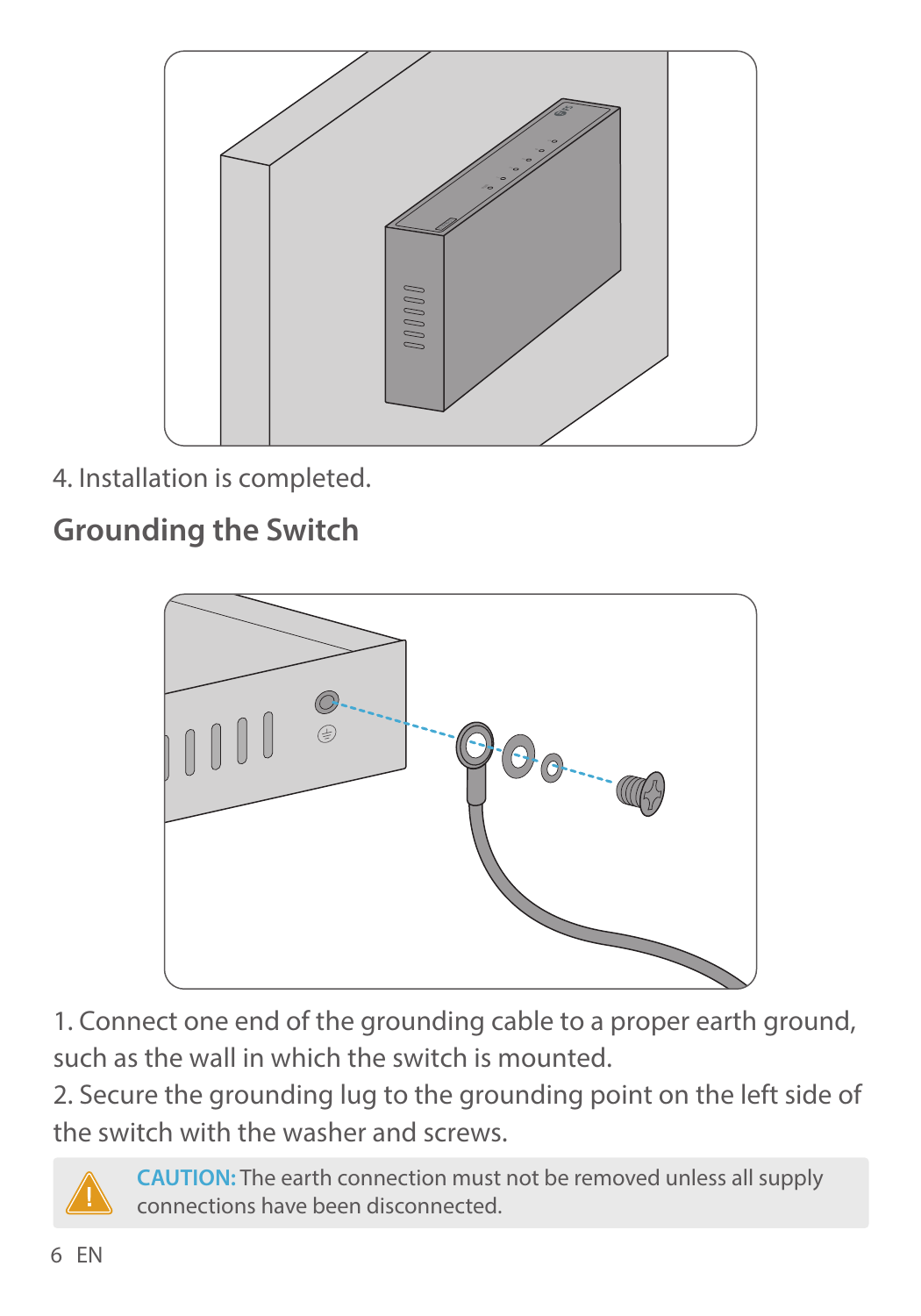### **Connecting the Power**



1. Plug the DC power cord into the power port on the back of the switch.

2. Connect the other end of the power adapter to an DC power source.

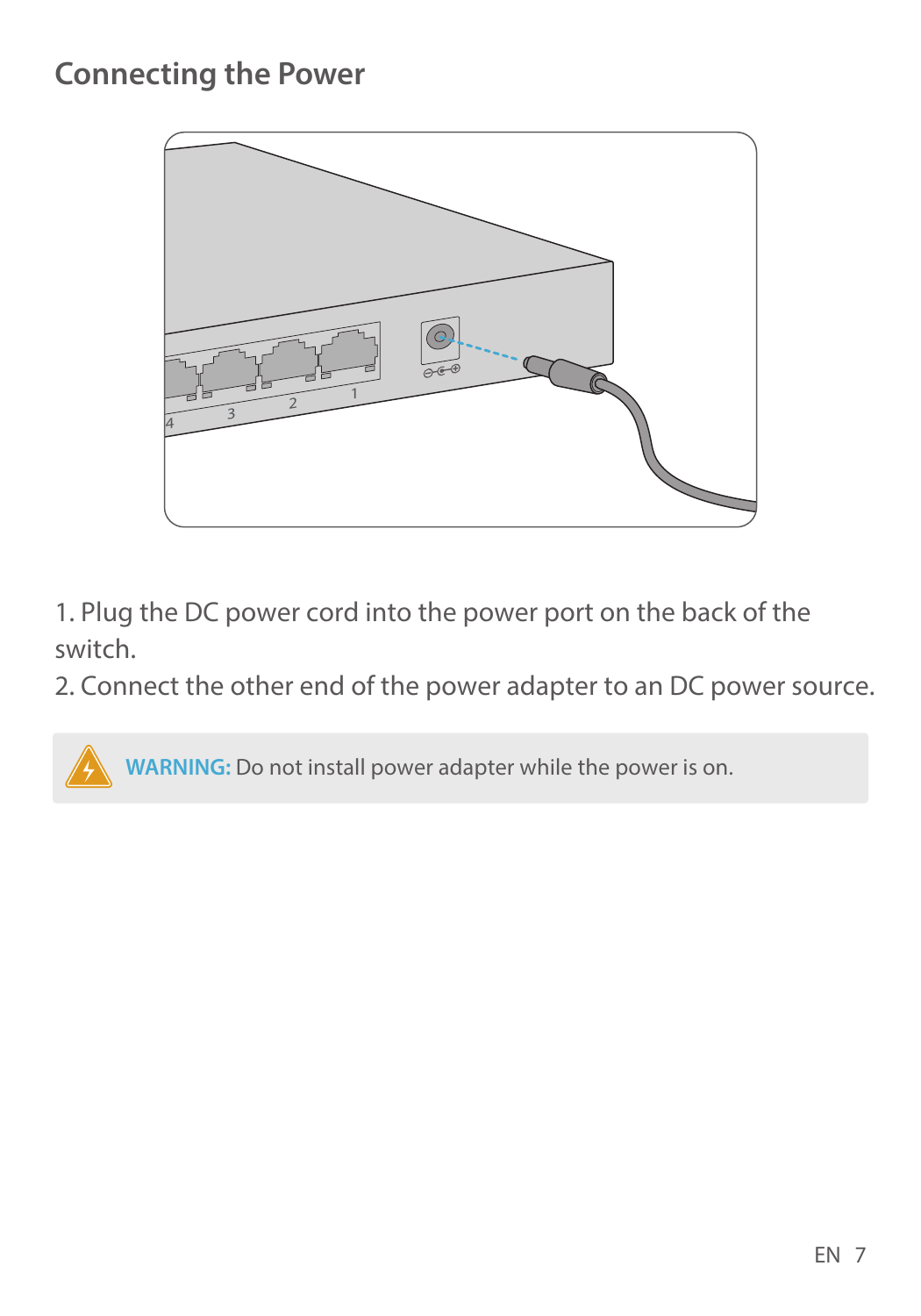### **Connecting the RJ45 Ports**



1. Connect an Ethernet cable to the RJ45 port of a computer, printer, network storage, or other network devices.

2. Connect the other end of the Ethernet cable to the RJ45 port of the switch.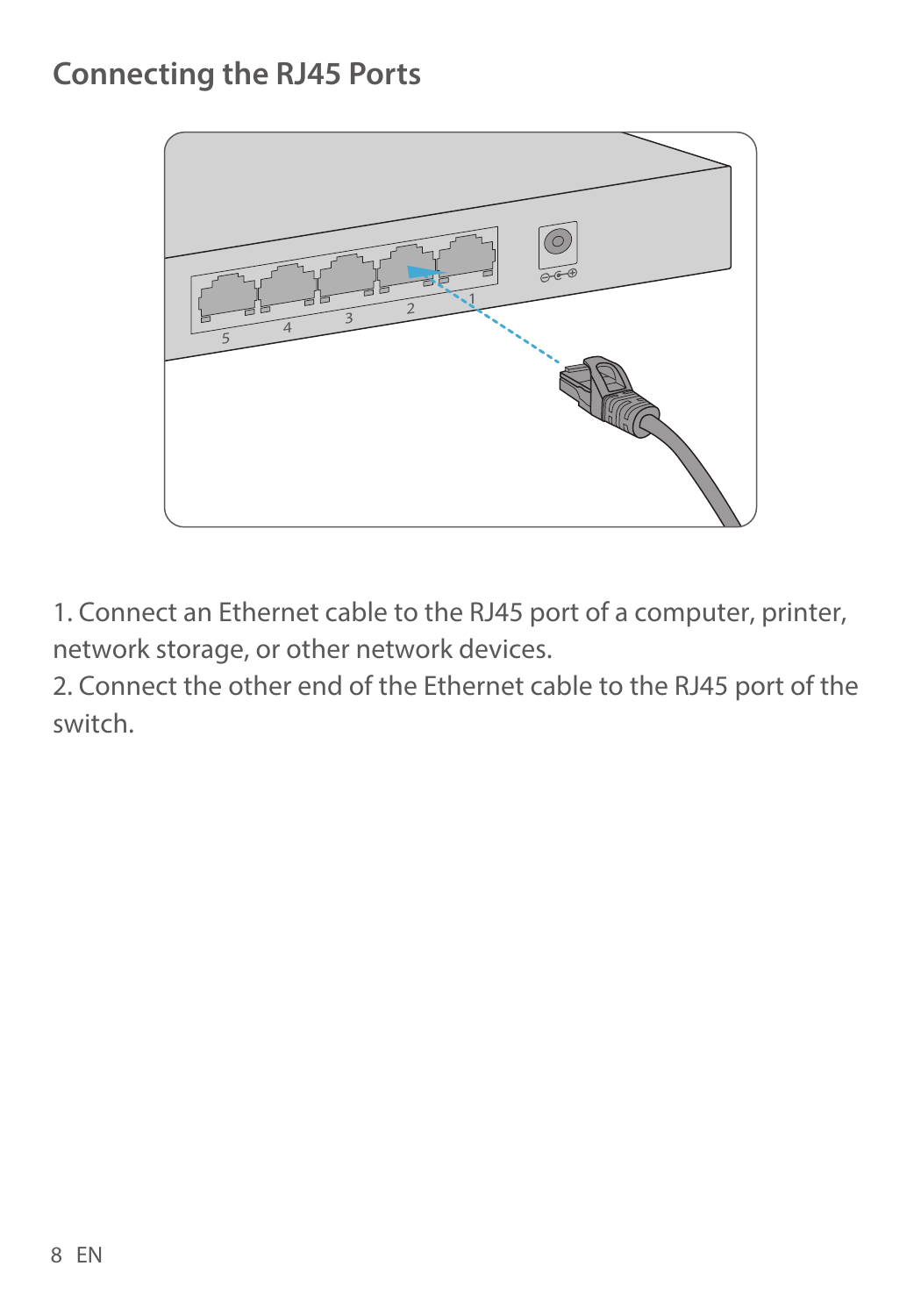# **Support and Other Resources**

- Download **https://www.fs.com/products\_support.html**
- Help Center **https://www.fs.com/service/fs\_support.html**
- Contact Us **https://www.fs.com/contact\_us.html**

### **Product Warranty**

FS ensures our customers that any damage or faulty items due to our workmanship, we will offer a free return within 30 Days from the day you receive your goods. This excludes any custom made items or tailored solutions.



Warranty: S1900-5T Switch enjoys 2 years limited warranty against defect in materials or workmanship. For more details about warranty, please check at

https://www.fs.com/policies/warranty.html



Return: If you want to return item(s), information on how to return can be found at https://www.fs.com/policies/day\_return\_policy.html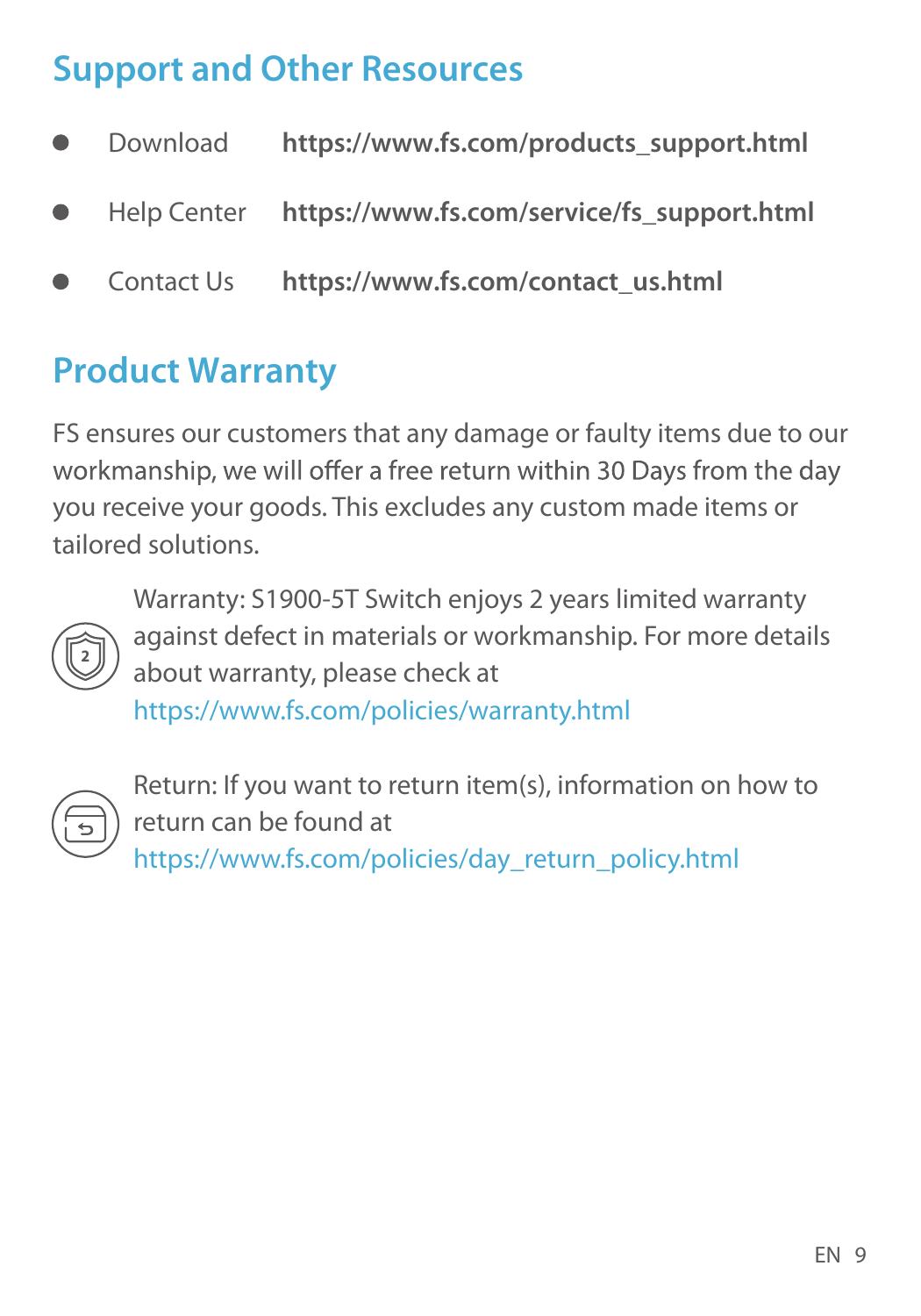# **Einführung**

Vielen Dank, dass Sie sich für den S1900-5T Switch entschieden haben. Diese Anleitung soll Sie mit dem Aufbau des Switches vertraut machen und beschreibt, wie Sie den Switch in Ihrem Netzwerk einsetzen.

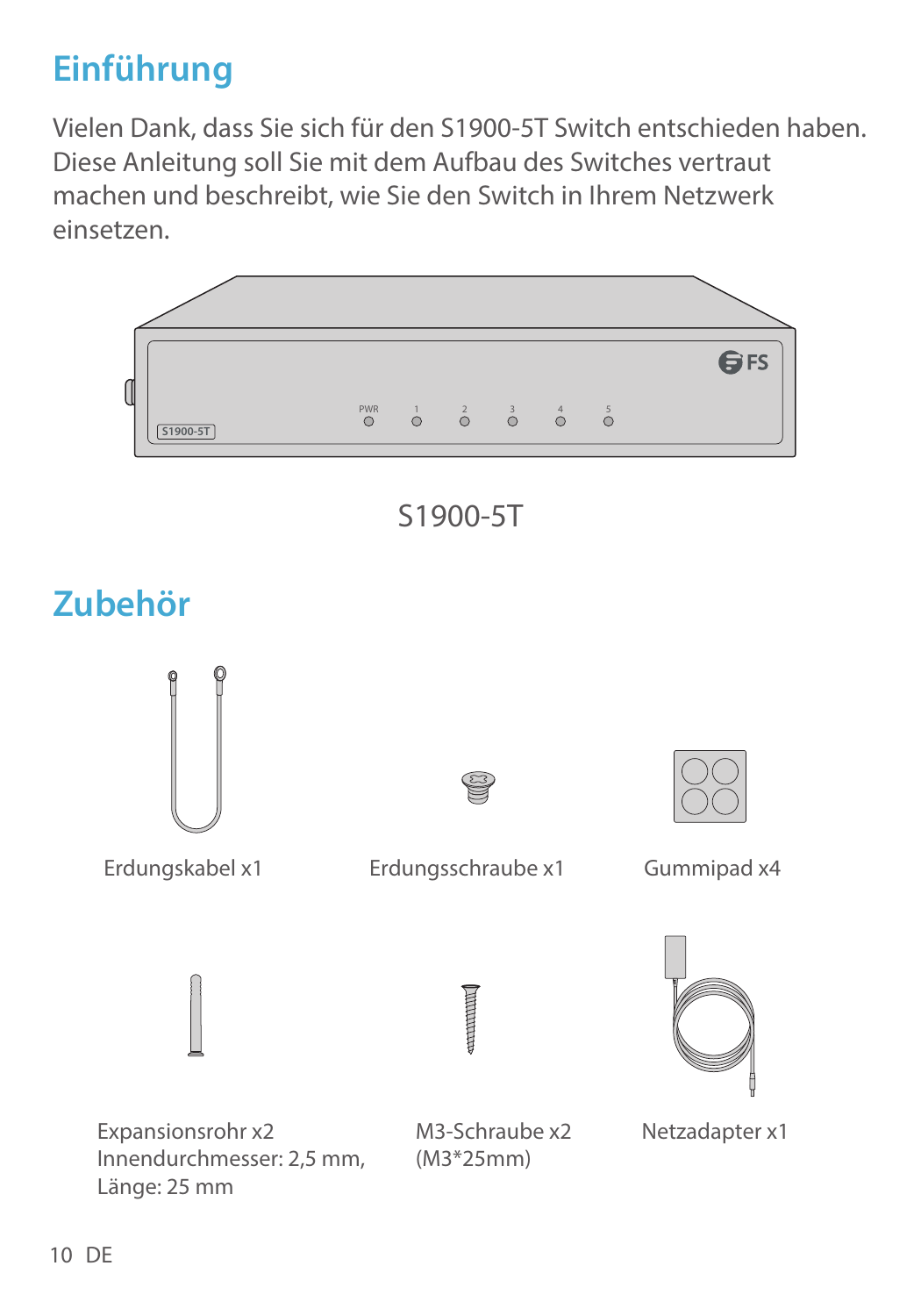# **Hardware-Übersicht**

### **LEDs auf der Vorderseite**



| <b>LEDS</b> | <b>Status</b> | <b>Beschreibung</b>                                               |
|-------------|---------------|-------------------------------------------------------------------|
| <b>PWR</b>  | Grün          | Der Switch ist eingeschaltet.                                     |
|             | Aus           | Die Stromversorgung ist abwesend oder abnormal.                   |
|             | Grün          | 10/100/1000BASE-T-Port ist verbunden.                             |
| <b>RI45</b> | Blinkend Grün | Der RJ45-Port sendet oder empfängt Pakete mit<br>10/100/1000Mbps. |
|             | Aus           | Port ist nicht linked.                                            |

### **Ports auf der Rückseite**

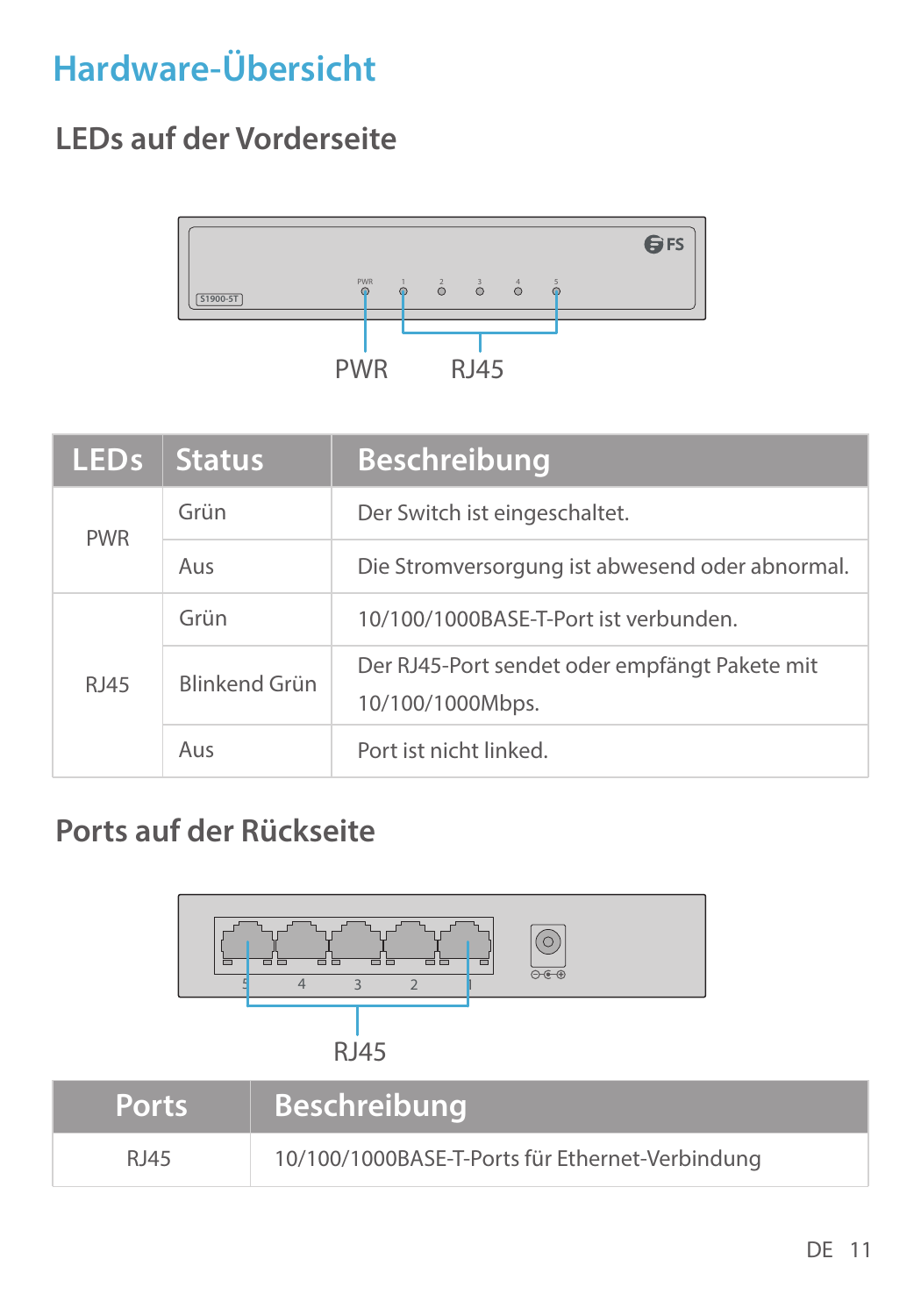### **Rückseite**



Stromversorgung

### **Installationsvoraussetzungen**

#### **Bevor Sie mit der Installation beginnen, vergewissern Sie sich, dass folgende Voraussetzungen erfüllt sind:**

- Tischmontage: ESD-Armband (oder ESD-Handschuhe)
- Wandmontage: ESD-Armband (oder ESD-Handschuhe), Leiter
- Marker, Bohrhammer, Gummihammer, Schraubendreher

#### **Standortumgebung:**

- Betreiben Sie das Gerät nicht in einem Bereich, der eine Umgebungstemperatur von 40°C überschreitet.
- Der Aufstellungsort muss gut belüftet sein. Stellen Sie sicher, dass um den Switch herum ein ausreichender Luftstrom vorhanden ist.
- Achten Sie darauf, dass der Switch eben und stabil steht, um g efährliche Bedingungen zu vermeiden.
- Installieren Sie das Gerät nicht in einer staubigen Umgebung.
- Der Installationsort muss frei von austretendem oder
- tropfendem Wasser, starkem Tau und Feuchtigkeit sein.
- Stellen Sie sicher, dass Wand und Arbeitsbühnen gut geerdet sind.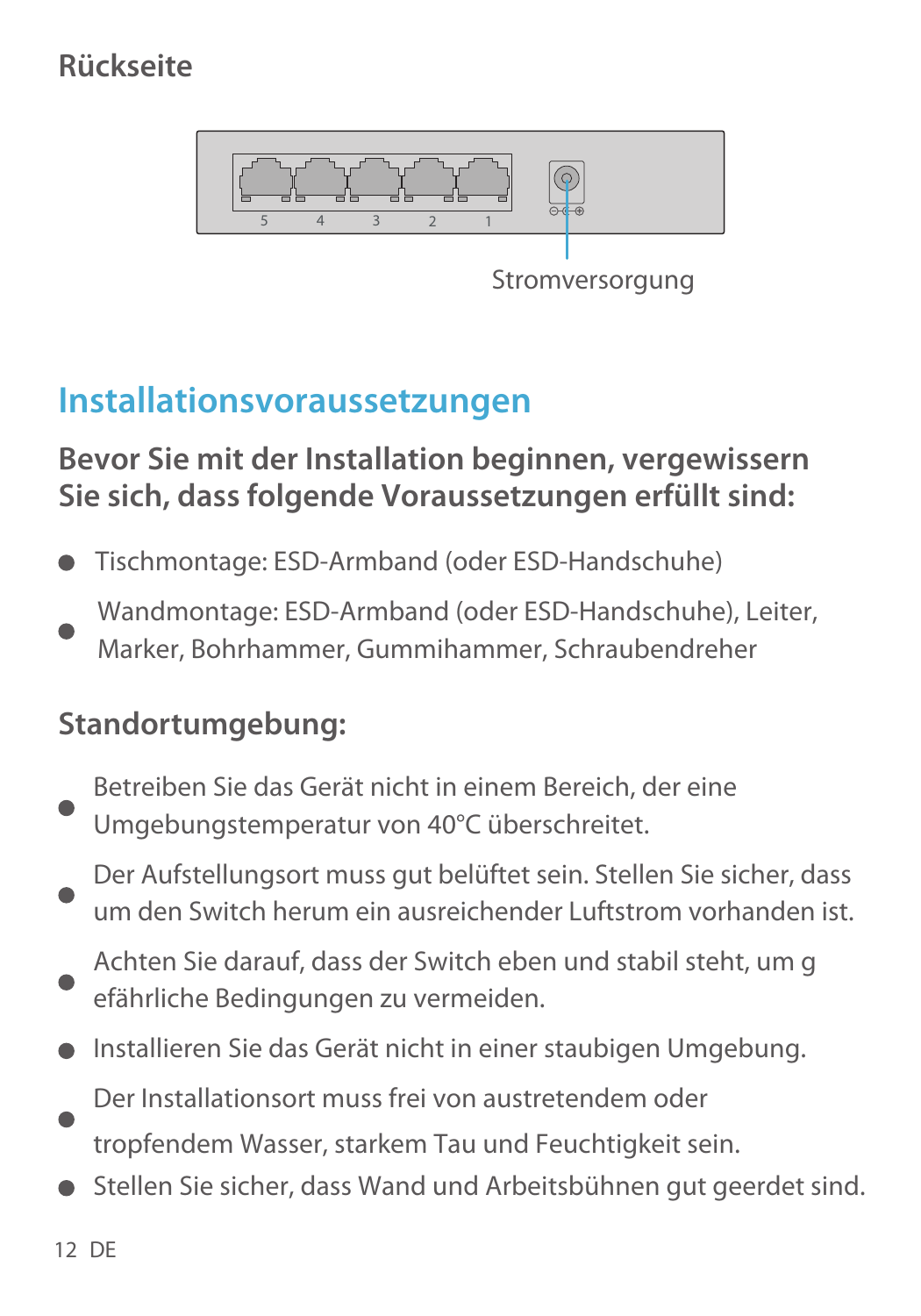# **Montage des Switch**

**Tischmontage**



- 1. Bringen Sie vier Gummipads an der Unterseite an.
- 2. Stellen Sie das Gehäuse auf einen Schreibtisch.

### **Wandmontage**



1. Bohren Sie zwei geeignete Löcher, drücken Sie jeweils zwei Expansionsrohre in die beiden Löcher.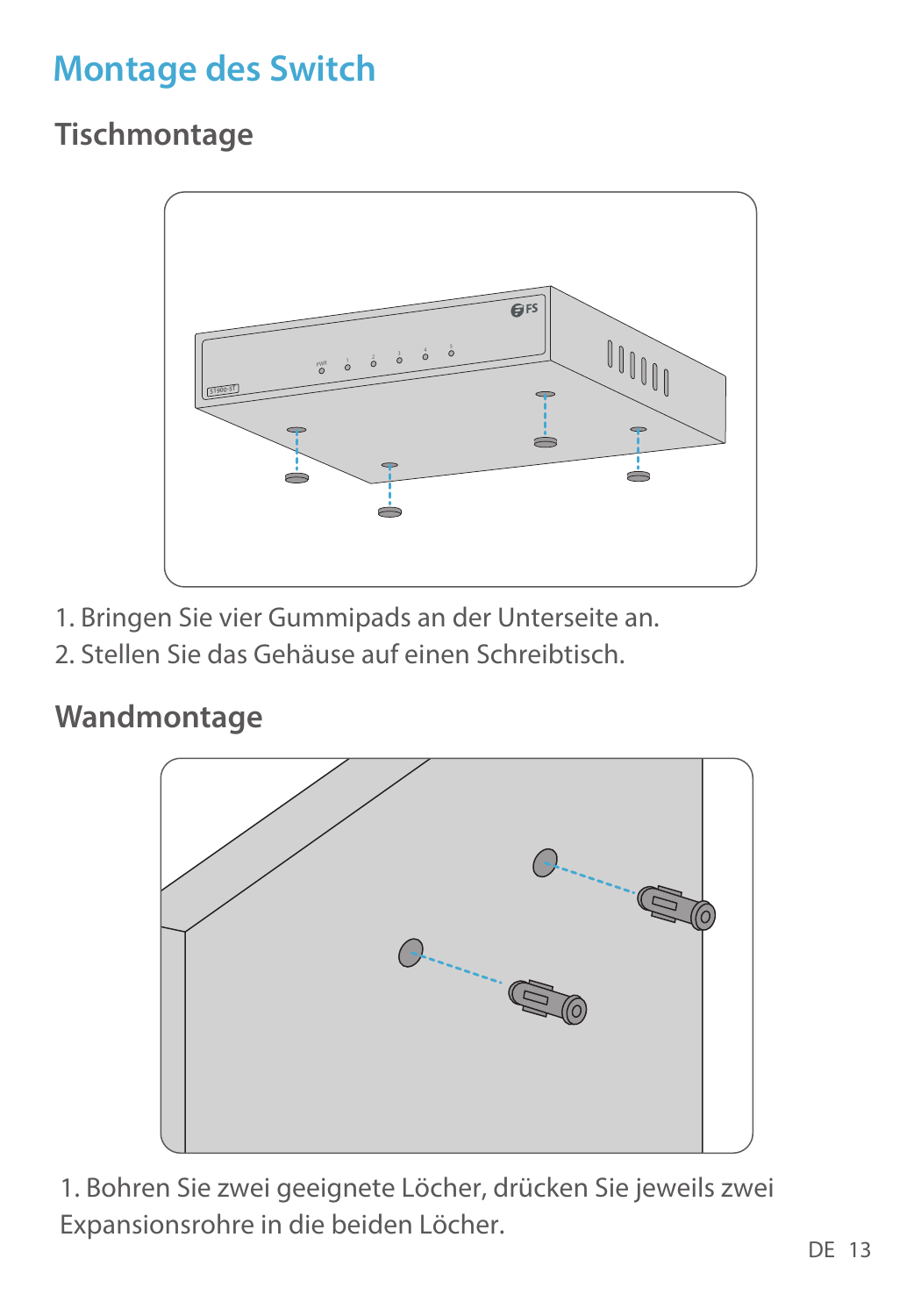

2. Setzen Sie die Schraube jeweils in das Dehnungsrohr ein.



3. Hängen Sie den Switch an die beiden Schrauben.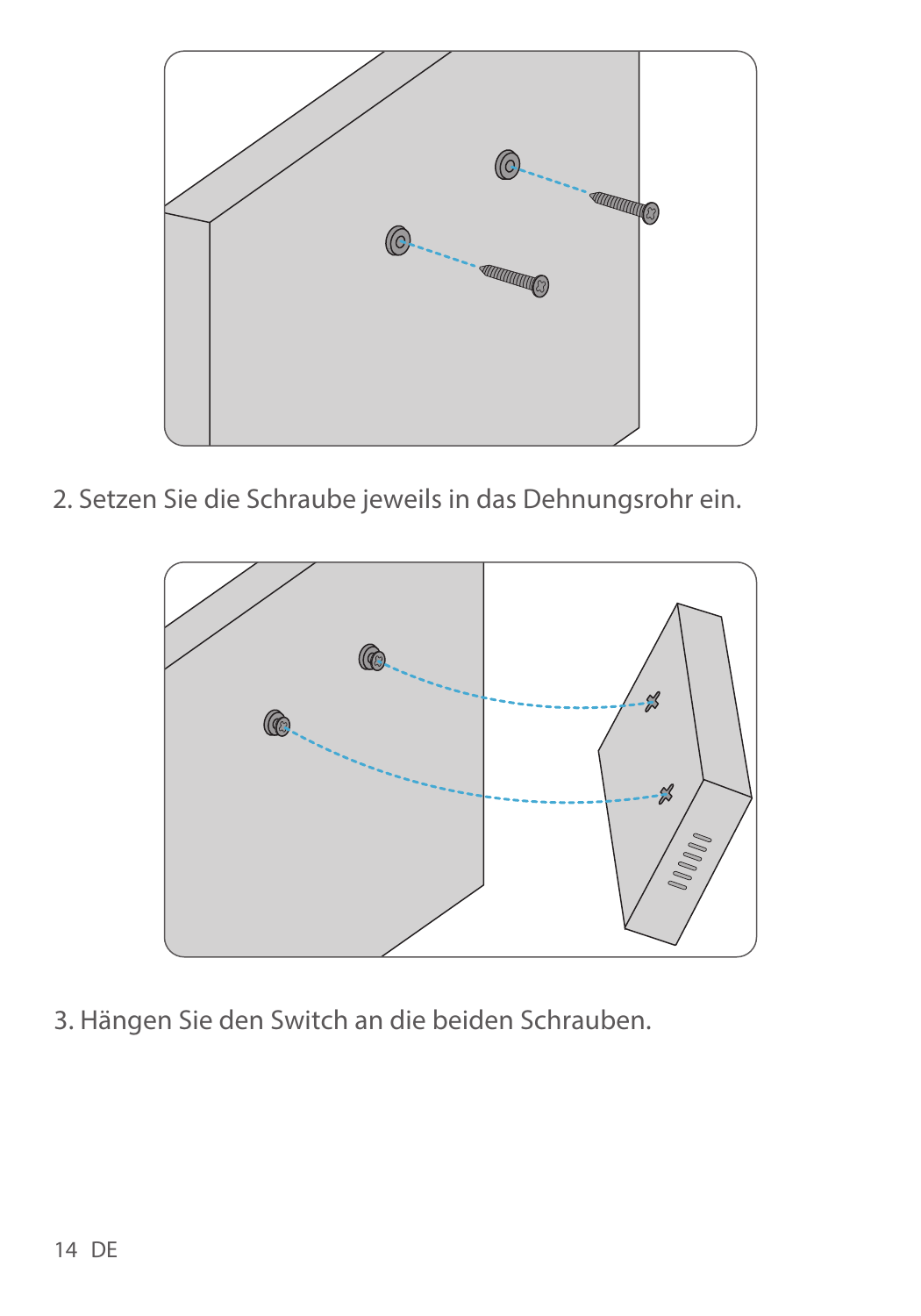

4. Die Installation ist abgeschlossen.

**Erdung des Switch**



1. Schließen Sie ein Ende des Erdungskabels an eine geeignete Erdung an, z. B. an die Wand, in der der Switch montiert ist.

2. Befestigen Sie die Erdungslasche mit der Unterlegscheibe und den Schrauben am Erdungspunkt auf der linken Seite des Switches.



**ACHTUNG:** Der Erdungsanschluss darf erst dann entfernt werden, wenn alle Versorgungsanschlüsse getrennt wurden.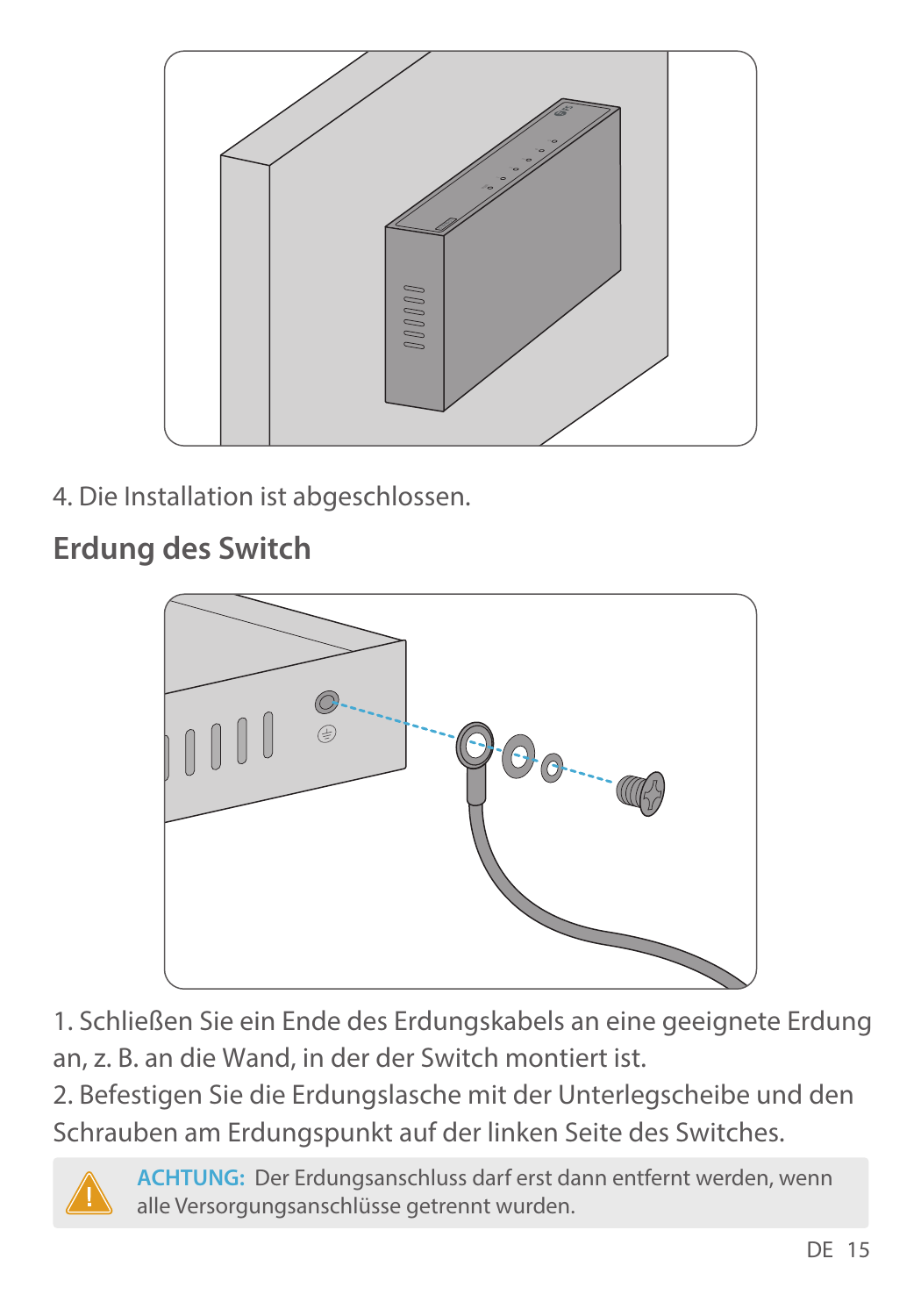### **Anschluss der Stromversorgung**



1. Stecken Sie das DC-Netzkabel in den Netzanschluss auf der Rückseite des Switches.

2. Schließen Sie das andere Ende des Netzteils an eine Gleichstromquelle an.

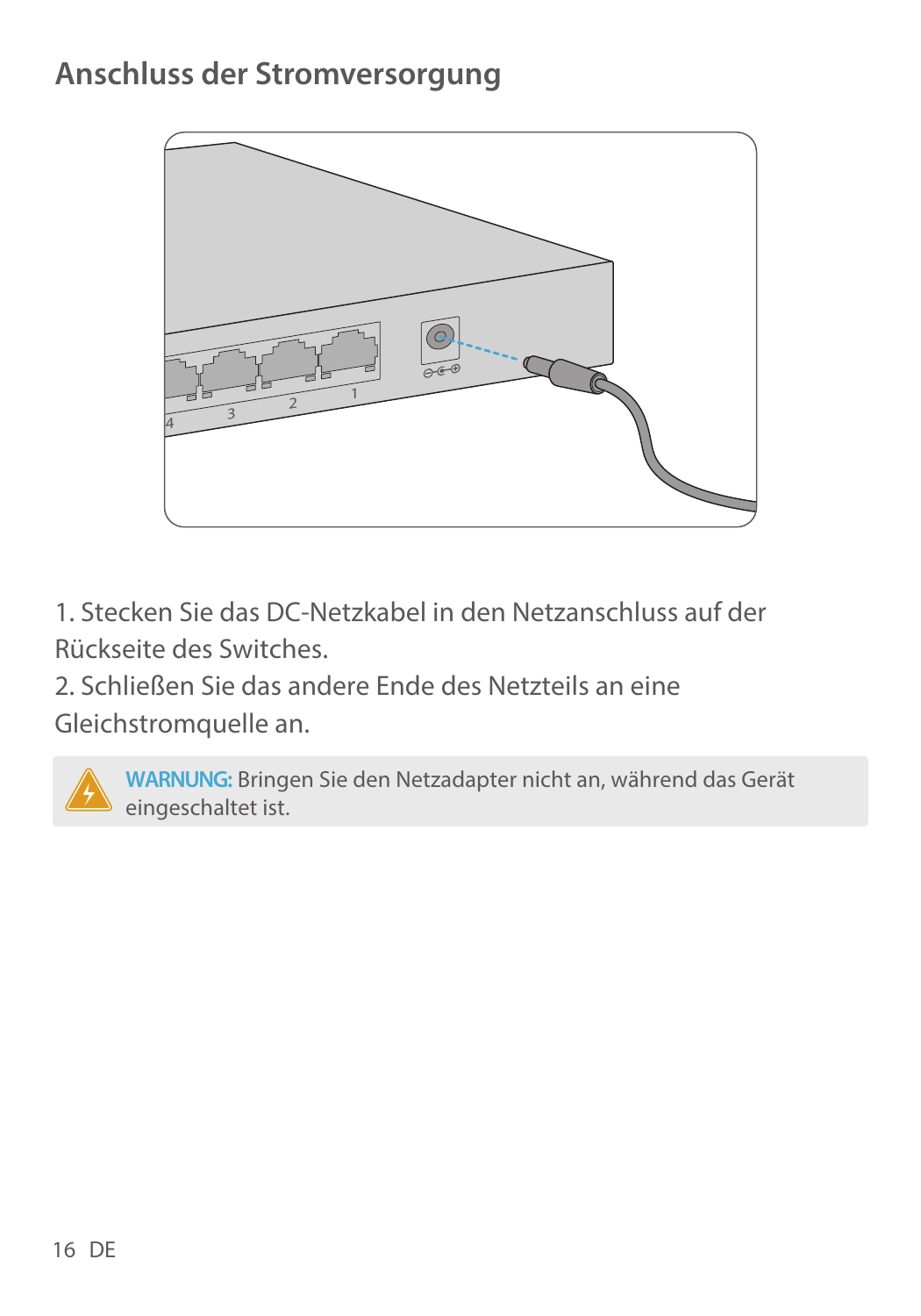## **Anschluss der RJ45-Ports**



1. Schließen Sie ein Ethernet-Kabel an den RJ45-Anschluss eines Computers, Druckers, Netzwerkspeichers oder anderer Netzwerkgeräte an.

2. Schließen Sie das andere Ende des Ethernet-Kabels an den RJ45-Anschluss des Switches an.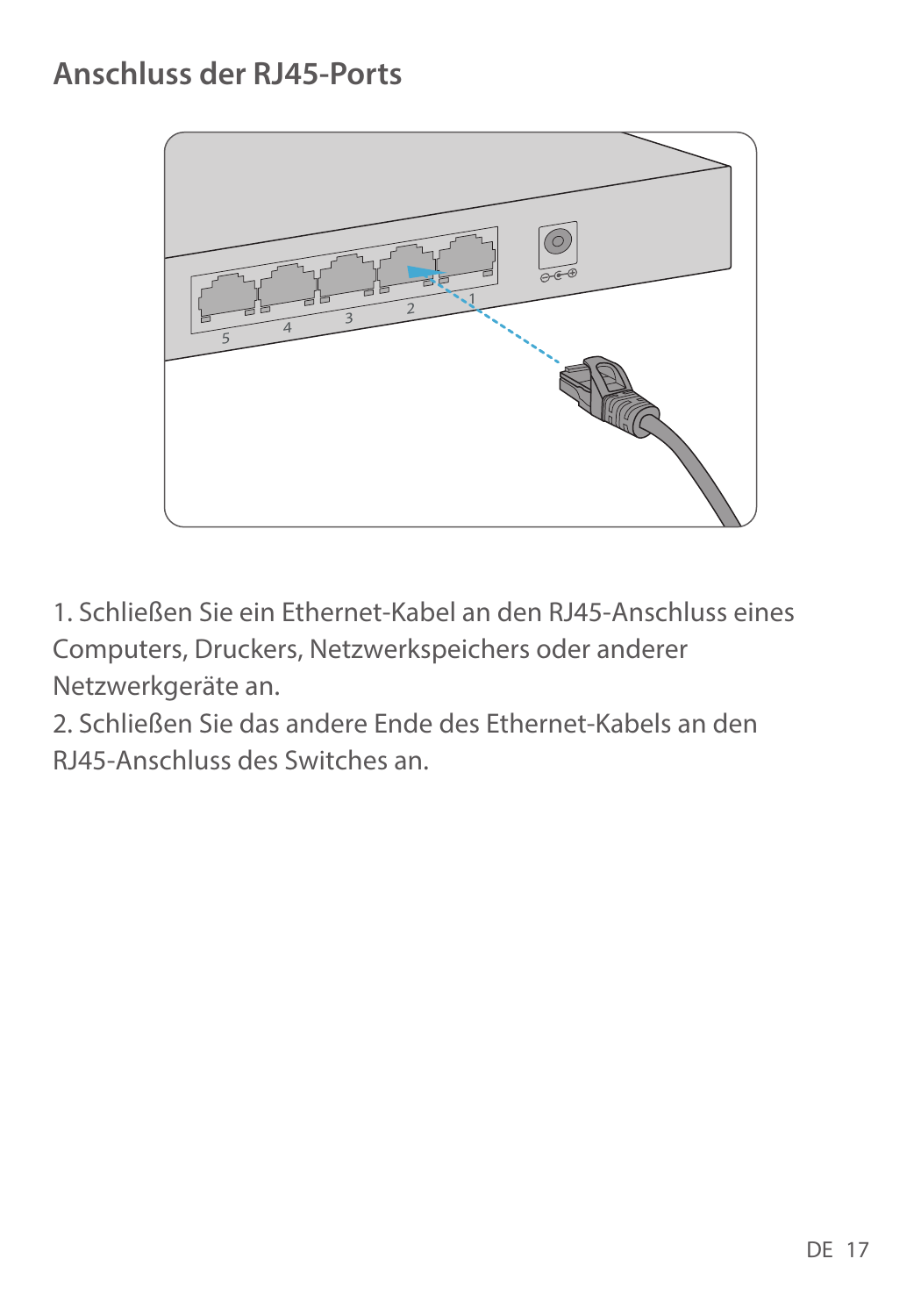### **Support und andere Ressourcen**

| ٠ | Download    | https://www.fs.com/de/products_support.html   |
|---|-------------|-----------------------------------------------|
| ٠ | Hilfecenter | https://www.fs.com/de/service/fs support.html |
| ٠ | Kontakt     | https://www.fs.com/de/contact_us.html         |

# **Produktgarantie**

FS garantiert seinen Kunden, dass wir bei Schäden oder fehlerhaften Artikeln, die auf unsere Verarbeitung zurückzuführen sind, eine kostenlose Rücksendung innerhalb von 30 Tagen ab dem Tag, an dem Sie Ihre Ware erhalten haben, vornehmen. Dies gilt nicht für Sonderanfertigungen oder maßgeschneiderte Lösungen.



Garantie: Der S1900-5T Switch genießt 2 Jahre beschränkte Garantie gegen Material- und Verarbeitungsfehler. Weitere Details zur Garantie finden Sie unter https://www.fs.com/de/policies/warranty.html



Rückgabe: Wenn Sie einen oder mehrere Artikel zurückgeben möchten, finden Sie Informationen zur Rückgabe unter https://www.fs.com/de/policies/day\_return\_policy.html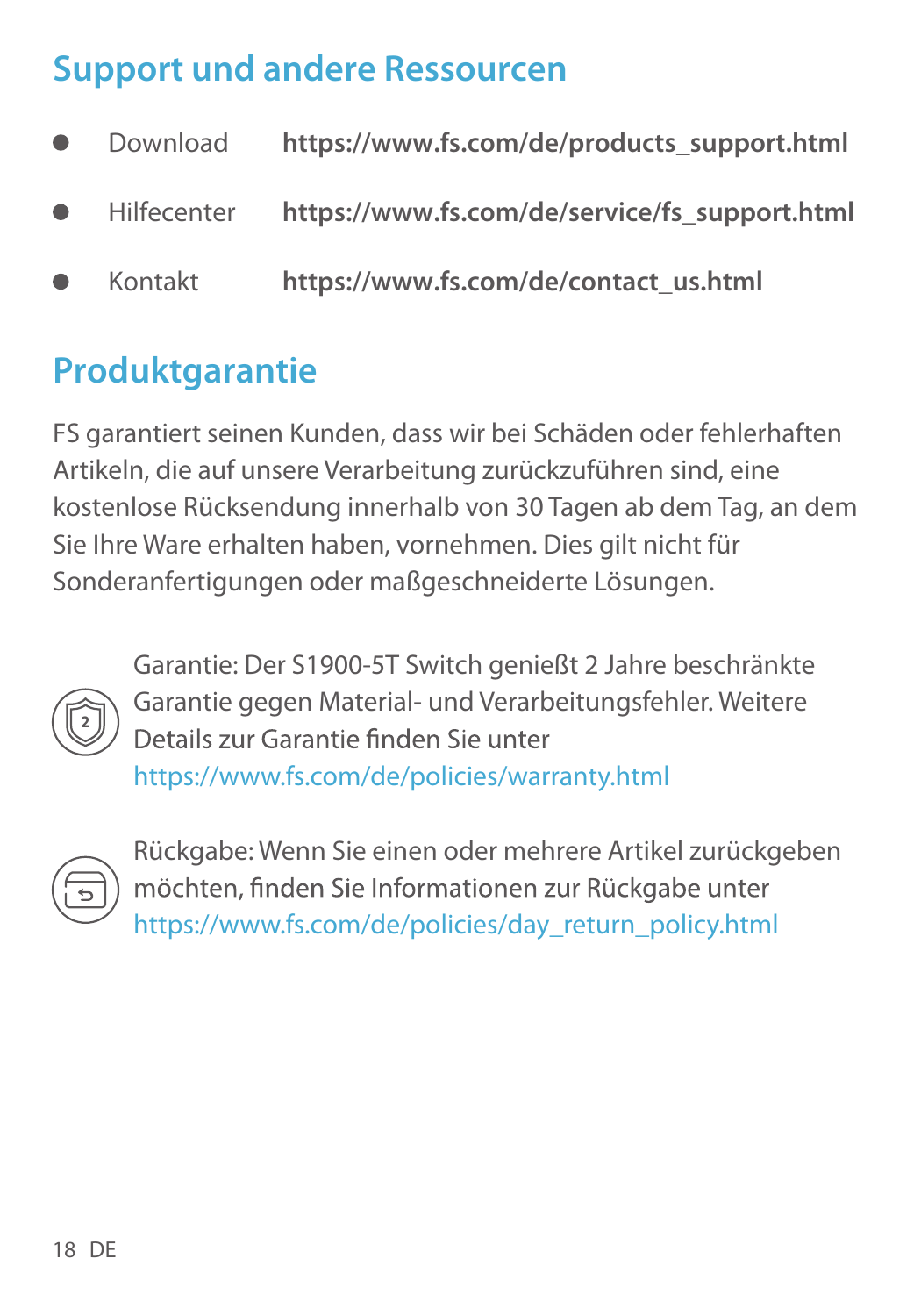# **Introduction**

Merci d'avoir choisi le switch S1900-5T. Ce guide est conçu pour que vous puissiez vous familiariser avec la configuration du switch et décrit comment procéder à son déploiement.

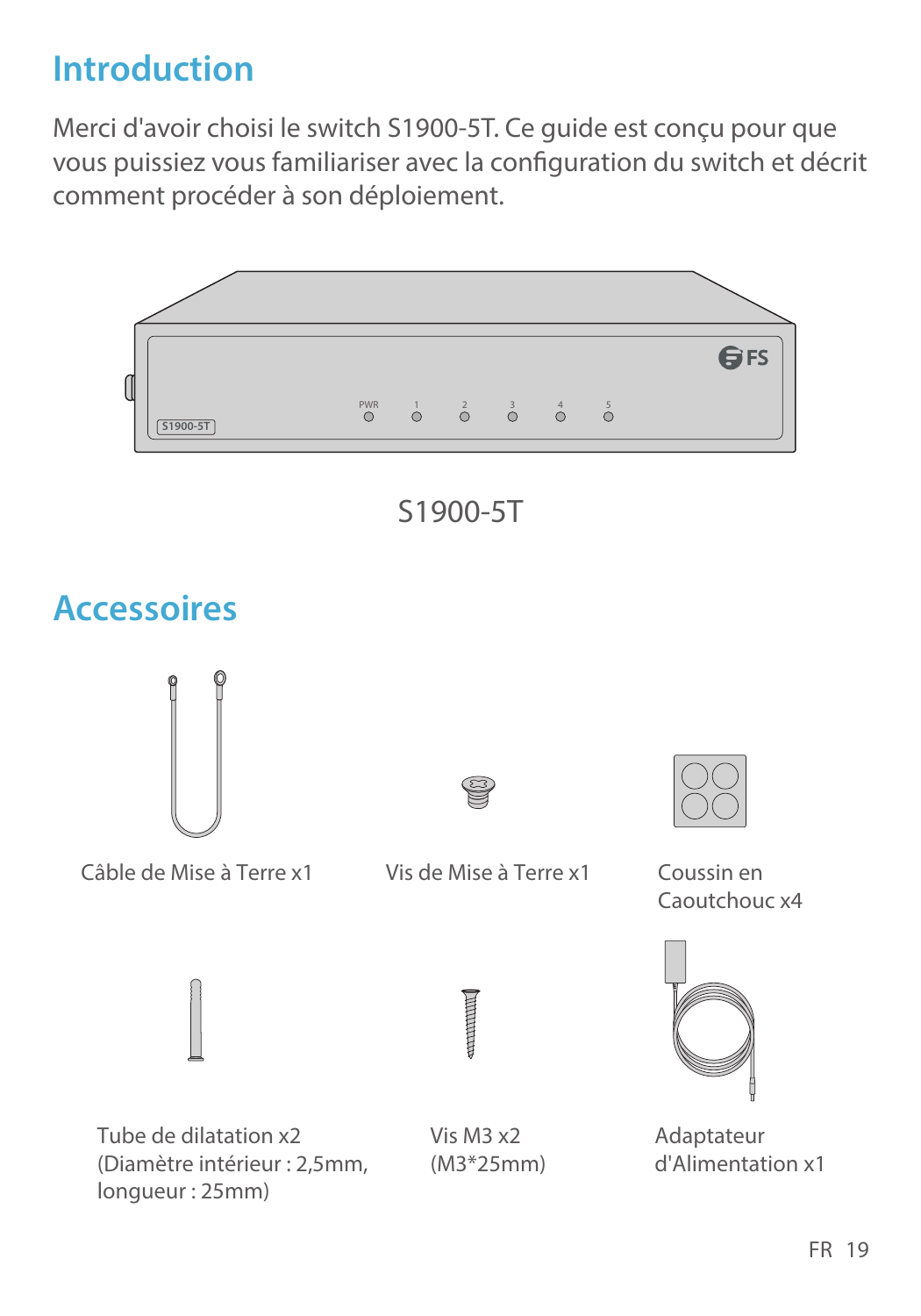# **Aperçu du Matériel**

### **Indicateurs LED du Panneau Frontal**



| LED <sub>s</sub> | <b>Statut</b>   | <b>Description</b>                                                |
|------------------|-----------------|-------------------------------------------------------------------|
| <b>PWR</b>       | Vert            | Le switch est sous tension.                                       |
|                  | Éteint          | Alimentation électrique absente ou anormale.                      |
|                  | Vert            | Le port 10/100/1000BASE-T est relié.                              |
| <b>RI45</b>      | Vert Clignotant | Le port RJ45 transmet ou reçoit des paquets à<br>10/100/1000Mbps. |
|                  | Éteint          | Le port n'est pas relié.                                          |

### **Ports du Panneau Arrière**



| .    | <b>Description</b>                              |
|------|-------------------------------------------------|
| RJ45 | Ports 10/100/1000BASE-T pour connexion Ethernet |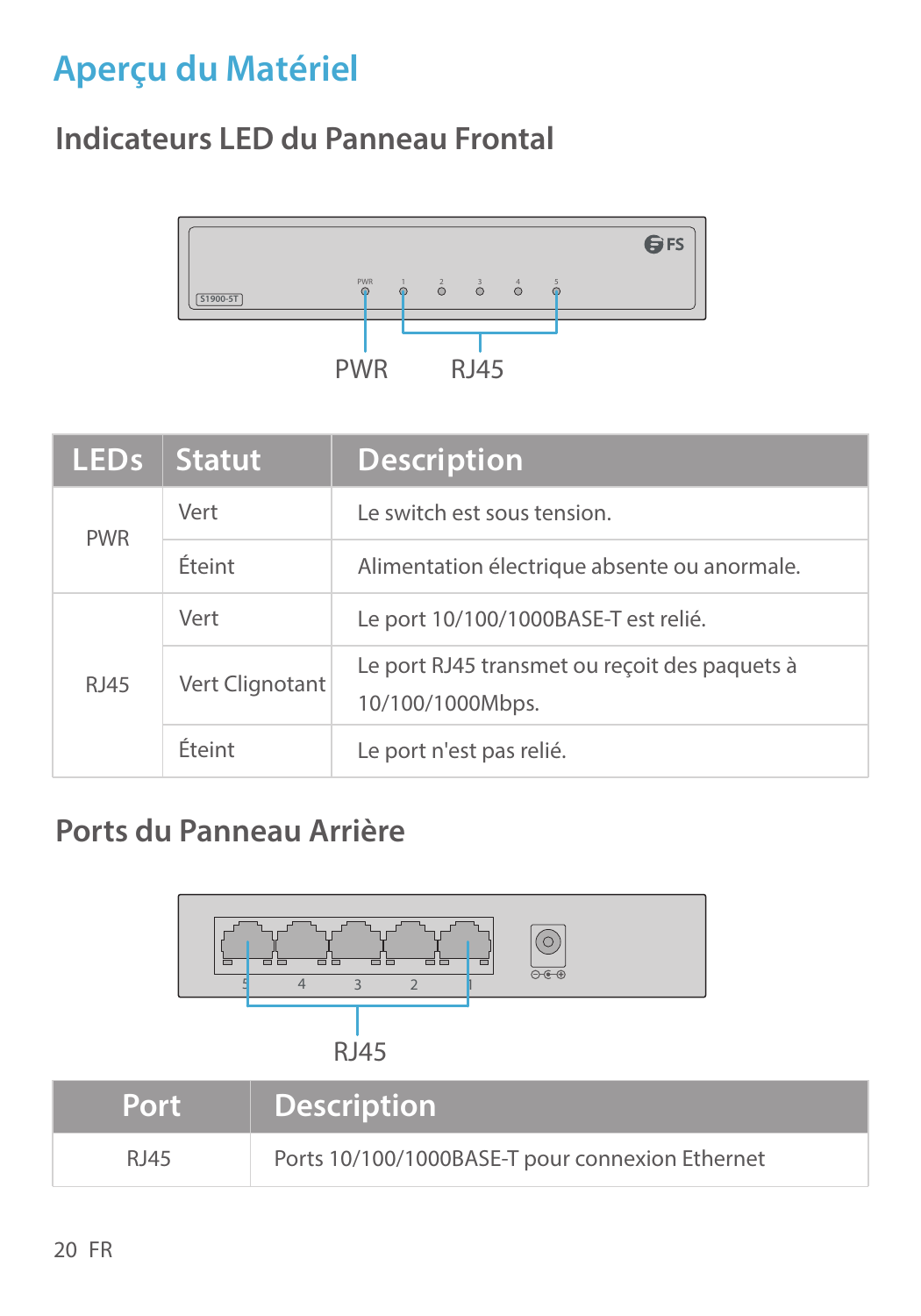#### **Panneau Arrière**



Alimentation Électrique

# **Exigences d'Installation**

**Avant de commencer l'installation, assurez-vous que vous disposez des éléments suivants :**

- Montage sur support : Bracelet ESD (ou gants ESD)
- Montage mural : Bracelet ESD (ou gants ESD), échelle, marqueur marteau perforateur, marteau en caoutchouc, tournevis

#### **Site de l'Installation :**

- Ne pas installer l'appareil dans un endroit où la température ambiante dépasse 40°C.
- Le site d'installation doit être bien ventilé. Assurez-vous que le flux d'air autour du switch est suffisant
- Assurez-vous que le switch est à niveau et stable pour éviter tout risque.
- Ne pas installer l'équipement dans un environnement poussiéreux.
- Le site d'installation doit être exempt de fuites d'eau et d'humidité.
- Assurez-vous que le support et les plateformes de travail sont bien mis à terre.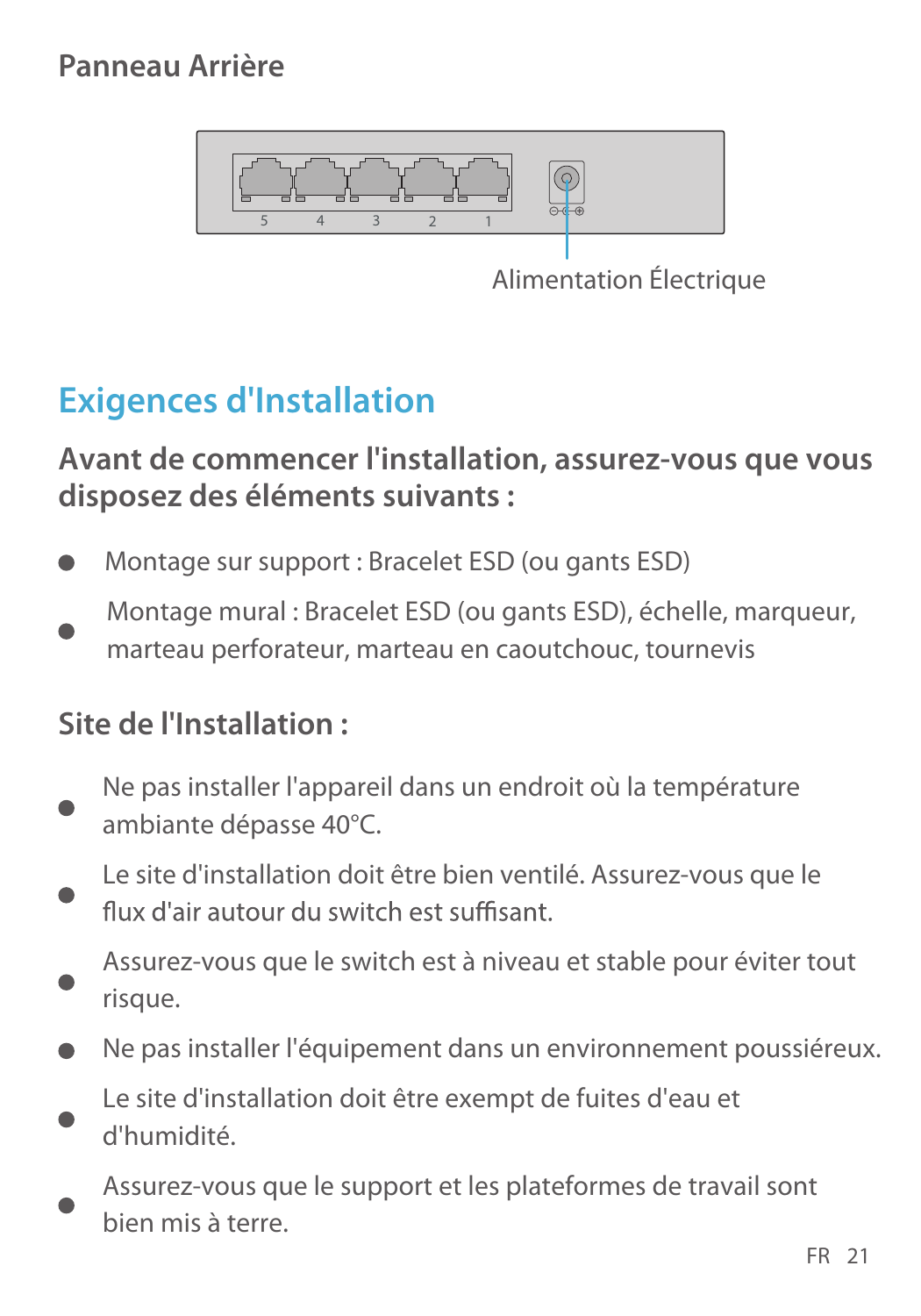# **Installation du Switch**

**Installation sur Support**



- 1. Fixez quatre coussins en caoutchouc à la base.
- 2. Placez le châssis sur le support.

#### **Installation Murale**



1. Percez deux orifices correspondants et insérez deux tubes d'expansion dans les deux orifices respectivement.

22 FR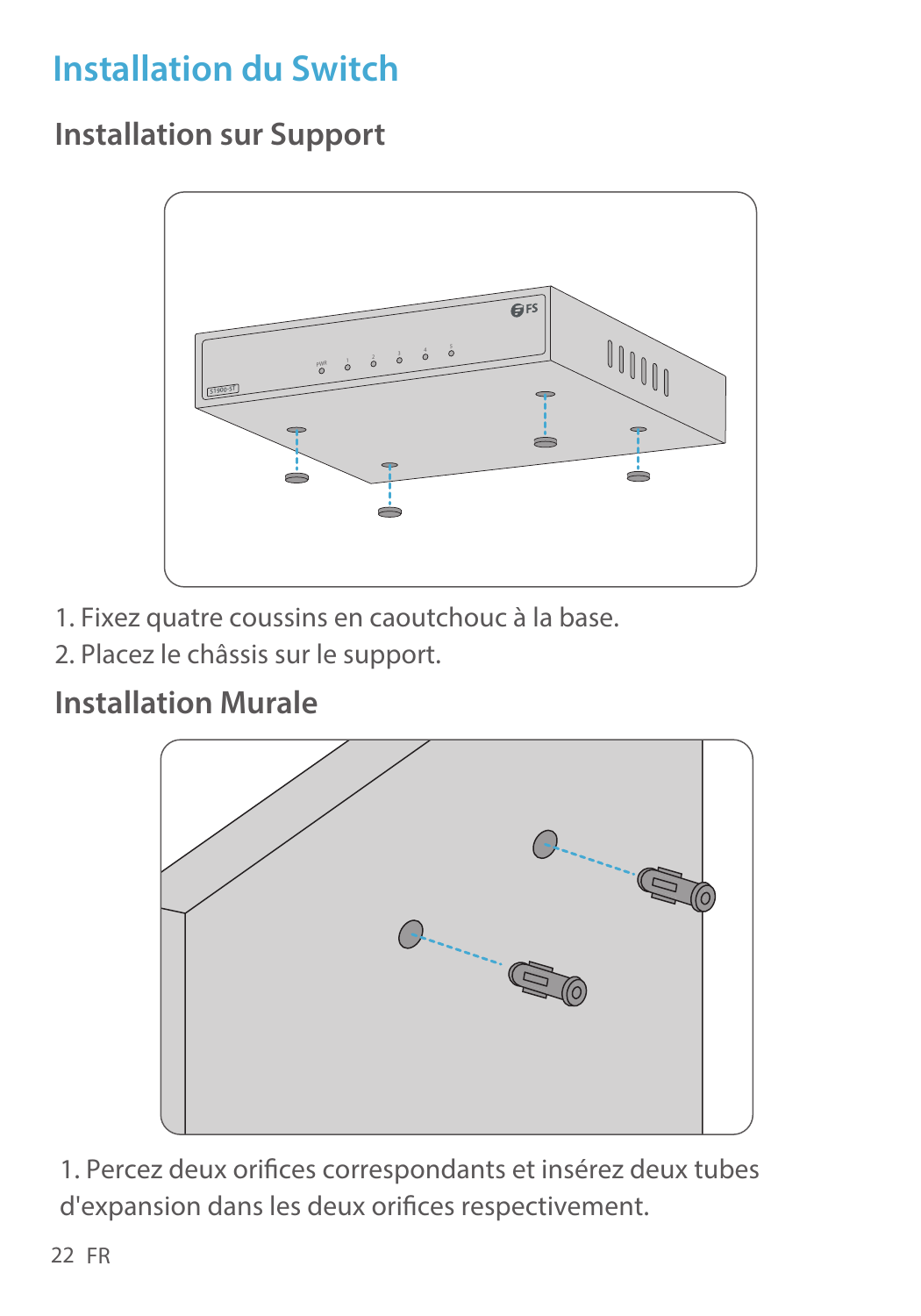

2. Insérez les vis dans les tubes d'expansion respectivement.



3. Fixez le switch sur les deux vis.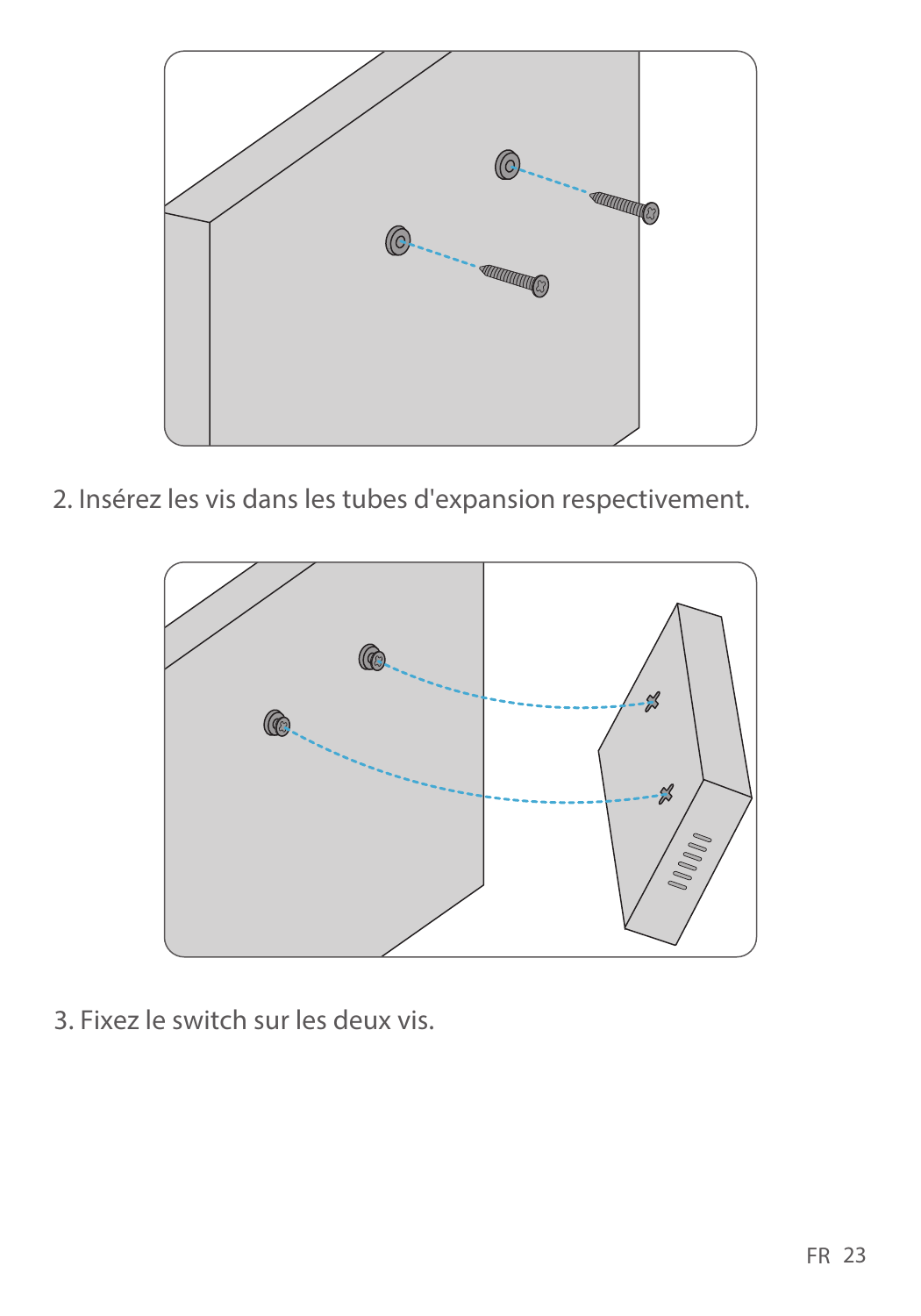

4. L'installation est terminée.

**Mise à Terre du Switch**



1. Connectez une extrémité du câble de mise à terre à un point de mise à terre approprié, tel que la cloison sur laquelle le switch est installé.

2. Fixez la prise de mise à terre au point de mise à terre sur le côté gauche du switch à l'aide de la rondelle et des vis.

**ATTENTION:** La connexion de terre ne doit pas être retirée sans que toutes les connexions d'alimentation soient déconnectées.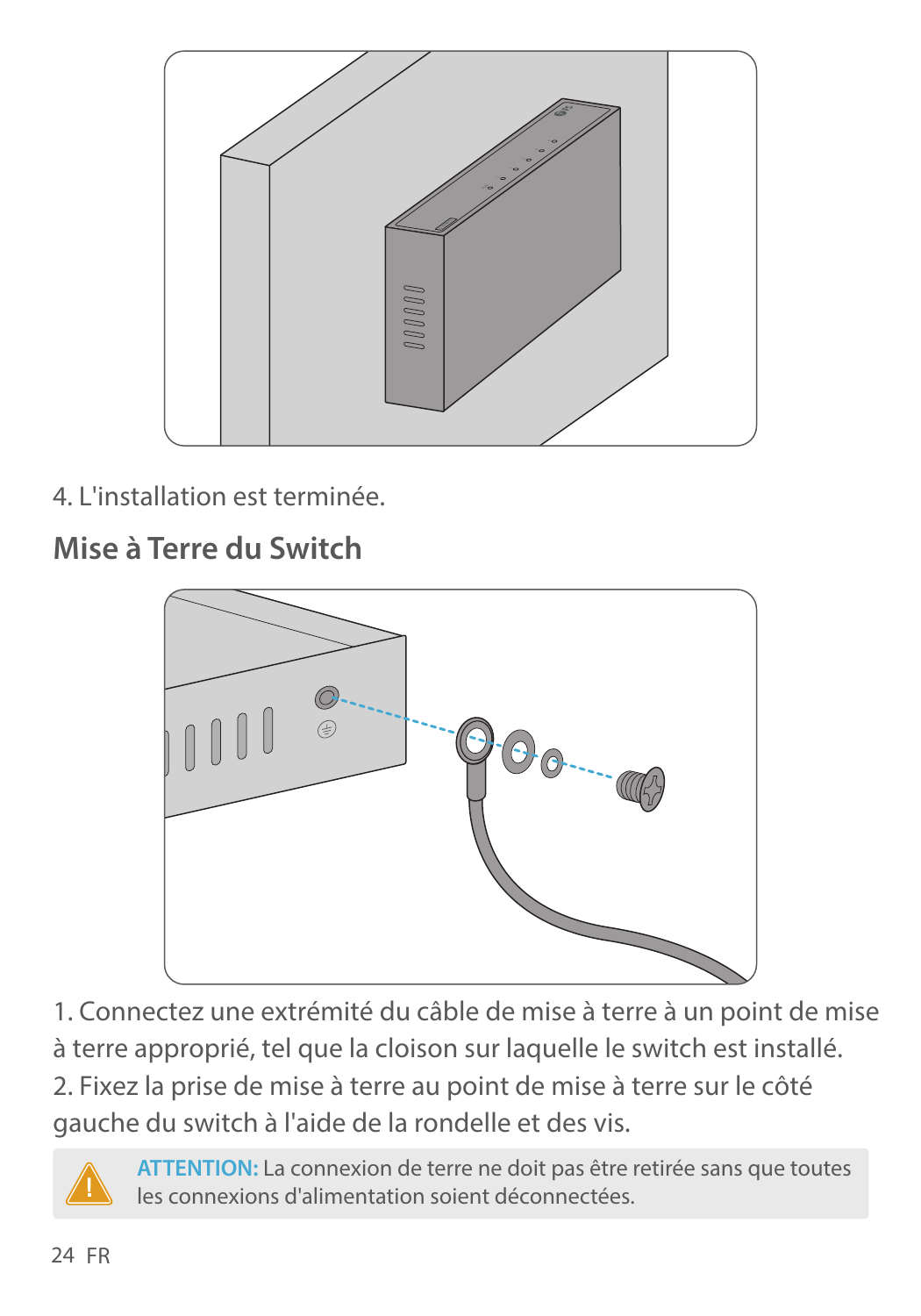### **Connexion de l'Alimentation**



1. Branchez le câble d'alimentation CC dans le port d'alimentation situé à l'arrière du switch.

2. Connectez l'autre extrémité du câble d'alimentation à une source de courant continu.

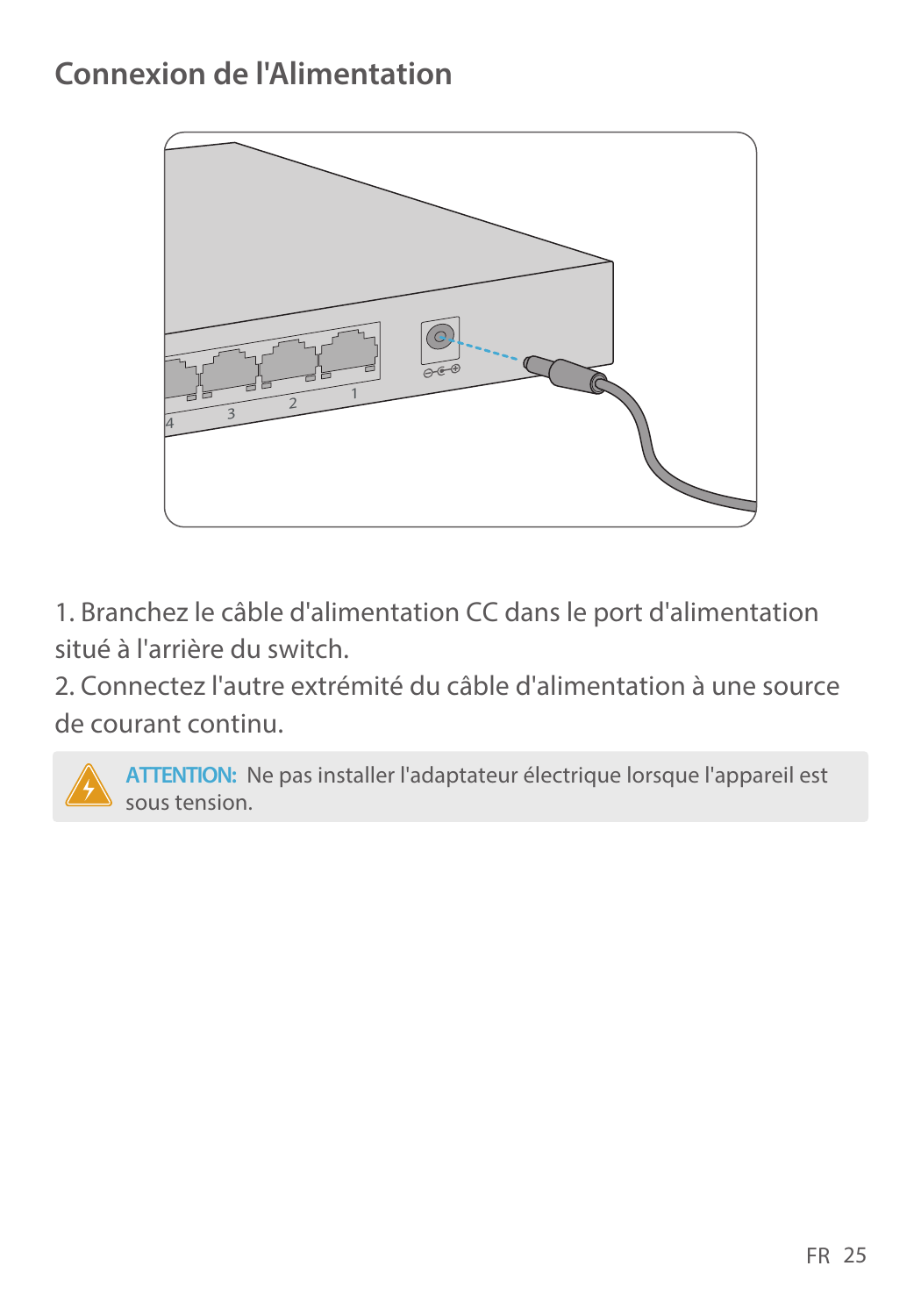### **Connexion des Ports RJ45**



1. Connectez un câble Ethernet au port RJ45 d'un ordinateur, une imprimante, un stockage réseau ou autres périphériques réseau. 2. Connectez l'autre extrémité du câble Ethernet au port RJ45 du switch.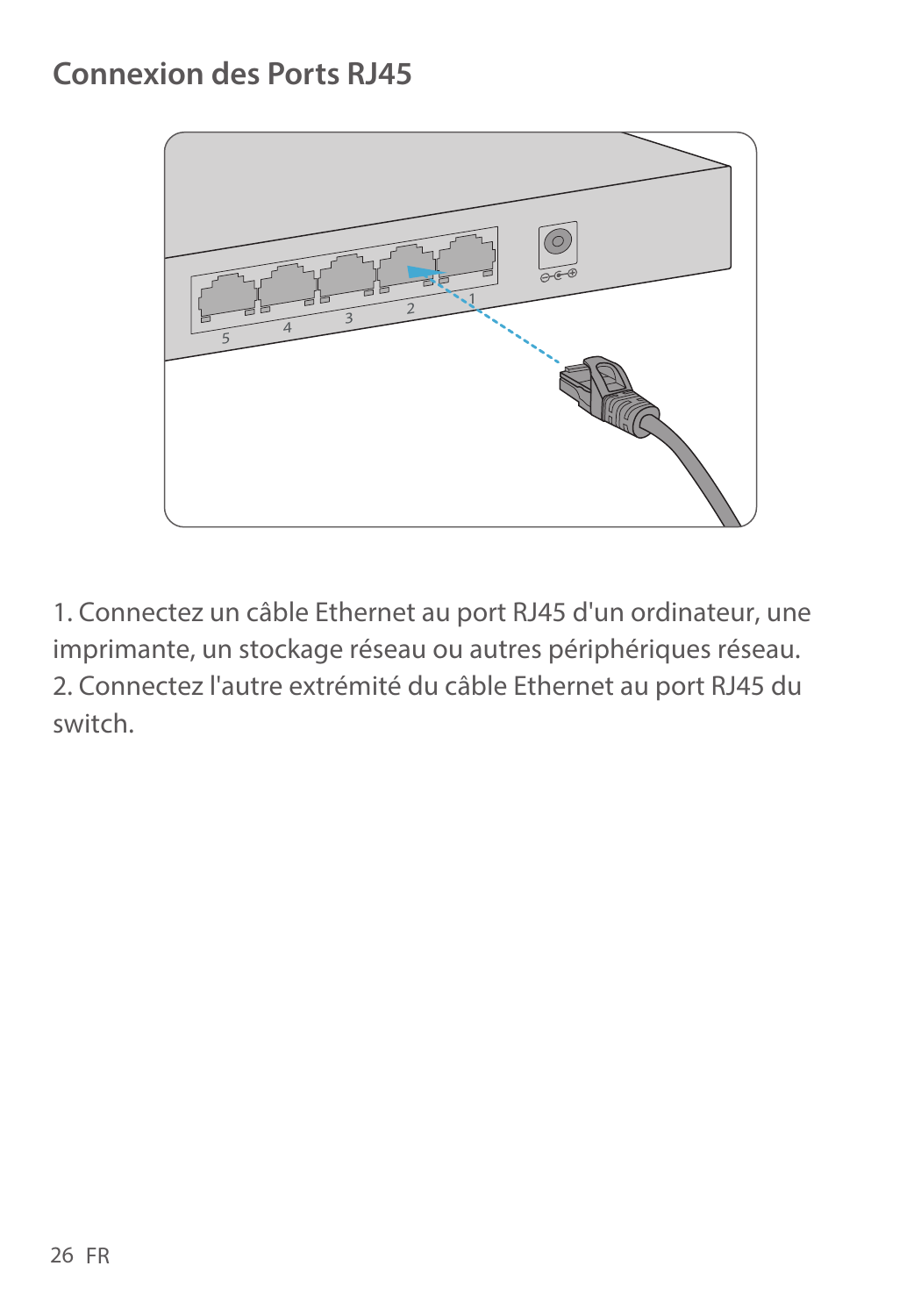# **Support et Autres Informations**

| ● Téléchargez    | https://www.fs.com/fr/products_support.html                         |
|------------------|---------------------------------------------------------------------|
|                  | • Centre d'Assistance https://www.fs.com/fr/service/fs support.html |
| • Contactez-Nous | https://www.fs.com/fr/contact_us.html                               |

### **Garantie du Produit**

FS garantit à ses clients que tout article endommagé ou défectueux dû à sa fabrication pourra être retourné gratuitement dans un délai de 30 Jours à compter de la date de réception de la marchandise. Cela exclut les articles fabriqués sur mesure ou les solutions personnalisées.



Garantie : Le Switch S1900-5T bénéficie d'une garantie limitée de 2 ans contre tout défaut matériel ou de fabrication. Pour plus de détails sur la garantie, veuillez consulter la page https://www.fs.com/fr/policies/warranty.html



Retour : Si vous souhaitez retourner un ou plusieurs articles, vous trouverez des informations sur la procédure de retour à l'adresse suivante

https://www.fs.com/fr/policies/day\_return\_policy.html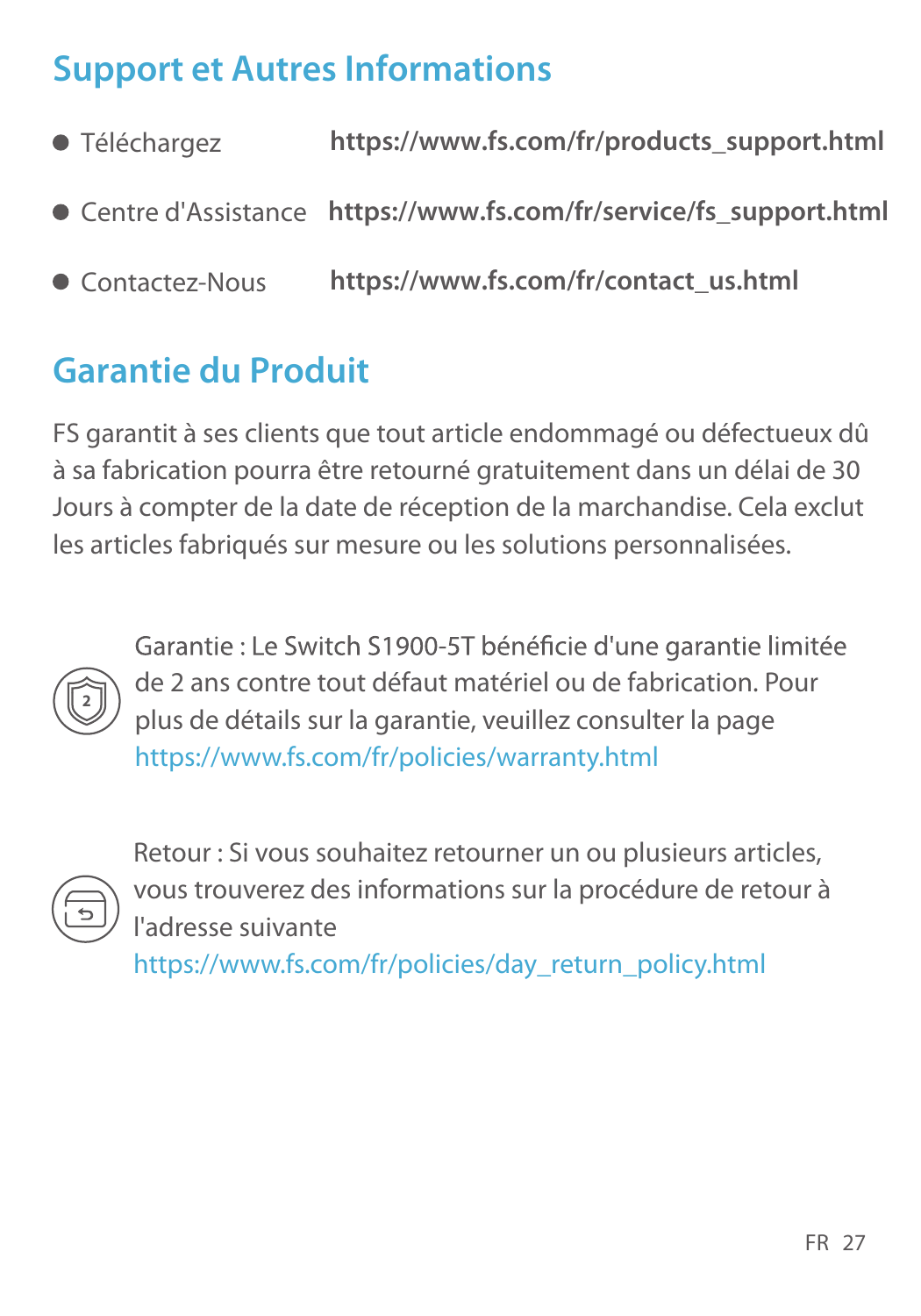# **Compliance Information**

# **FCC**

Note: This equipment has been tested and found to comply with the limits for a Class A digital device, pursuant to part 15 of the FCC Rules. These limits are designed to provide reasonable protection against harmful interference when the equipment is operated in a commercial environment. This equipment generates, uses, and can radiate radio frequency energy and, if not installed and used in accordance with the instruction manual, may cause harmful interference to radio communications. Operation of this equipment in a residential area is likely to cause harmful interference in which case the user will be required to correct the interference at his own expense.

This device complies with part 15 of the FCC Rules. Operation is subject to the following two conditions: (1) This device may not cause harmful interference, and (2) this device must accept any interference received, including interference that may cause undesired operation.

#### CAUTION:

Any changes or modifications not expressly approved by the grantee of this device could void the user's authority to operate the equipment.

Responsible party (only for FCC matter) FS.COM Inc. 380 Centerpoint Blvd, New Castle, DE 19720, United States https://www.fs.com